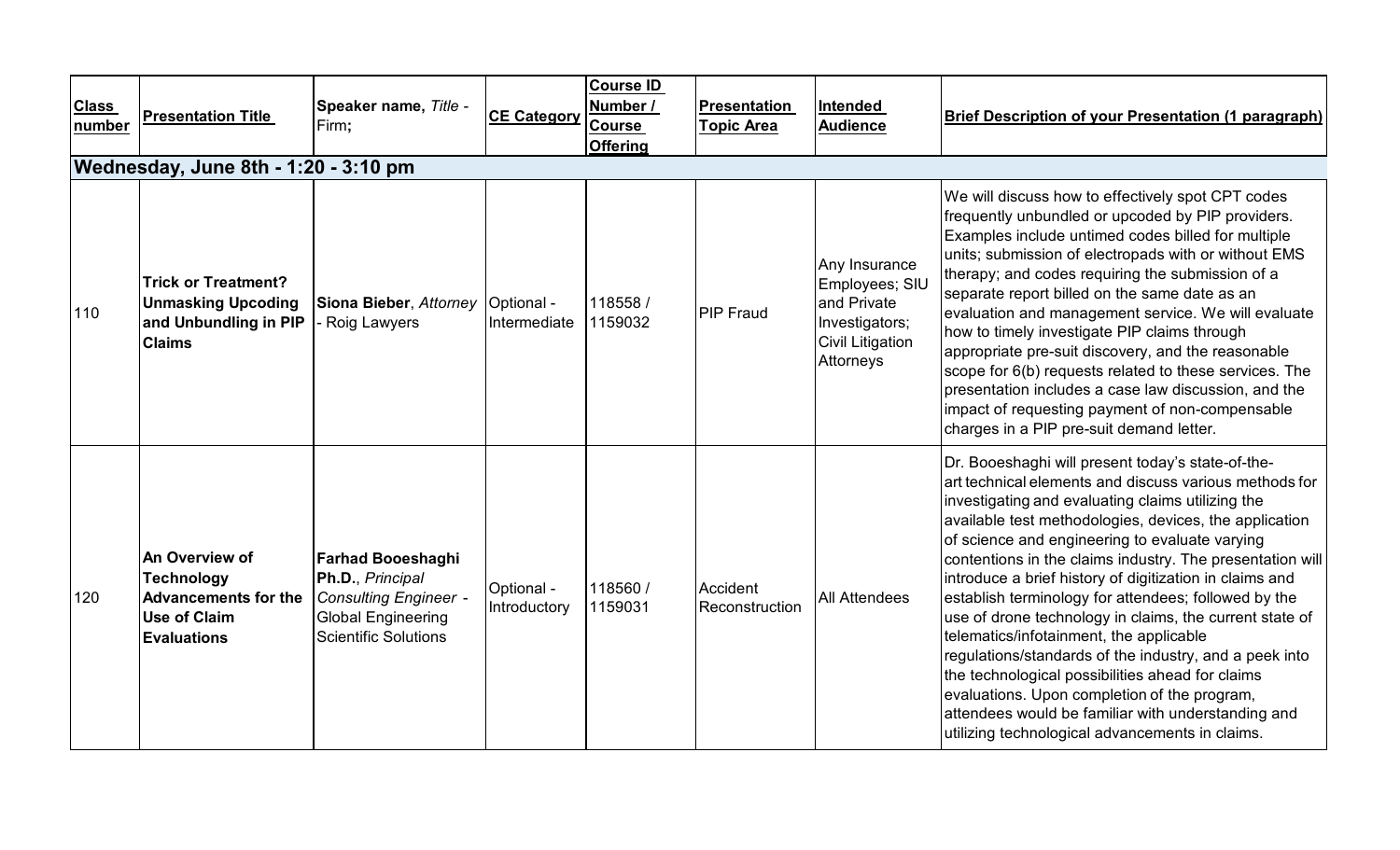| 130 | <b>Florida Law and</b><br><b>Effective Examinations</b><br>Under Oath: A<br><b>Practical Approach to</b><br><b>Eliciting Relevant</b><br><b>Claim Information</b> | Robert Dehne, Partner<br>Groelle and Salmon,<br>$PA.$ ;<br><b>Gregory Gilkey,</b><br>Supervisor SIU - Tower<br>Hill Insurance Group;<br><b>Nestor Marante,</b><br>Partner - Groelle and<br>Salmon, P.A.                                                                                                                                                                   | Law & Policy - 118565 /<br>Introductory | 1159030             | <b>Property Claim-</b><br>Focused<br>Interviewing | <b>All Attendees</b> | This presentation will include both lecture and<br>interactive facets to provide attendees with a beneficial<br>understanding of Florida law on insured's compliance<br>with post loss conditions, as well as the unique<br>experience of observing portions of a simulated<br>examination under oath during which commentary is<br>offered on an effective approach to eliciting relevant<br>information in the investigation of a questionable or<br>fraudulent claim. The examination under oath<br>demonstration is also designed to educate the<br>attendees on the obligations of an insured to respond<br>to relevant inquiry in a claim investigation, and what the<br>contractual limitation will be that set the parameters for<br>the examination under oath inquiry |
|-----|-------------------------------------------------------------------------------------------------------------------------------------------------------------------|---------------------------------------------------------------------------------------------------------------------------------------------------------------------------------------------------------------------------------------------------------------------------------------------------------------------------------------------------------------------------|-----------------------------------------|---------------------|---------------------------------------------------|----------------------|---------------------------------------------------------------------------------------------------------------------------------------------------------------------------------------------------------------------------------------------------------------------------------------------------------------------------------------------------------------------------------------------------------------------------------------------------------------------------------------------------------------------------------------------------------------------------------------------------------------------------------------------------------------------------------------------------------------------------------------------------------------------------------|
| 140 | The Story of a<br>Bartender, a Local<br>Radio Celebrity and a<br><b>Fraudulent Accident</b>                                                                       | <b>Jarred Dichek, Equity</b><br>Partner - Kubicki<br>Draper;<br>Justin Cincola, Senior<br>Trial Attorney -<br>Nationwide Mutual<br><b>Insurance Company</b><br>Trial Division;<br><b>Narcy Fajardo-</b><br>Sanchez, House<br>Counsel Manager -<br>Progressive House<br>Counsel:<br>Kelvin Gomez, Special<br>Investigator -<br>MetLife/Farmers<br><b>Insurance Company</b> | Optional -<br>Intermediate              | 118558 /<br>1159032 | <b>Casualty Fraud</b>                             | <b>All Attendees</b> | This is an intermediate level course that will walk<br>attendees through the investigation of a fraudulent<br>accident where PIP, UM, and BI claims were made.<br>The course will discuss the red flags that indicated<br>possible fraud, what investigative tools a special<br>investigator has at their disposal to determine if fraud is<br>occurring, how to gather evidence that will be<br>admissible at trial during the investigation, how to<br>pursue a fraud claim in court and what elements are<br>needed to be proved.                                                                                                                                                                                                                                            |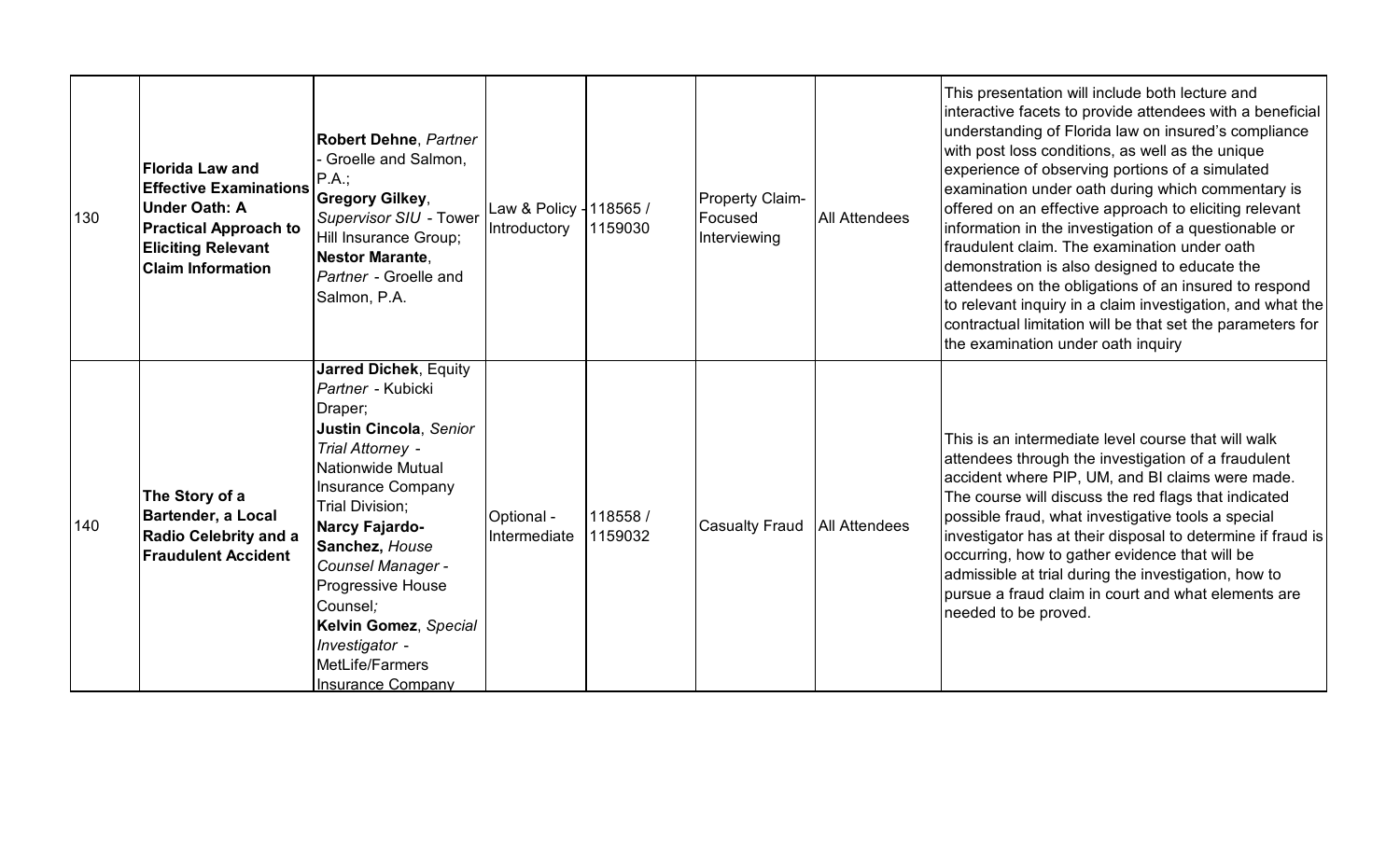| 150 | <b>Using Post Loss</b><br><b>Obligations to</b><br><b>Investigate Suspect</b><br><b>Claims</b>                                             | <b>William Gutek.</b><br>Attorney - Bronstein and<br>Carmona, P.A.;<br>Michael Podolsky,<br>Partner - Bronstein and<br>Carmona, P.A. | Optional -<br>Introductory              | 118560 /<br>1159031 | <b>Property Fraud</b>                         | Any Insurance<br>Employees; SIU<br>and Private<br>Investigators;<br>Civil Litigation<br>Attorneys;<br>Reconstructionist<br>s/ Engineers | This goal of this class is to educate adjusters on the<br>tools at their disposal to investigate claims and to<br>address situations on what happens when all the<br>evidence needed is not present, retrievable, or<br>provided. It will address policy provisions, statutes, and<br>case law on the issues of prejudice to the insurer when<br>a claim is investigated.                                                                                                                                                                                |
|-----|--------------------------------------------------------------------------------------------------------------------------------------------|--------------------------------------------------------------------------------------------------------------------------------------|-----------------------------------------|---------------------|-----------------------------------------------|-----------------------------------------------------------------------------------------------------------------------------------------|----------------------------------------------------------------------------------------------------------------------------------------------------------------------------------------------------------------------------------------------------------------------------------------------------------------------------------------------------------------------------------------------------------------------------------------------------------------------------------------------------------------------------------------------------------|
| 160 | <b>Somebody's Watching</b><br>You (Social Media and<br>Surveillance in<br>Litigation)                                                      | Maria Gibson, Partner<br>Kelley Kronenberg                                                                                           | Optional -<br>Intermediate              | 118558/<br>1159032  | Legal Matters                                 | <b>All Attendees</b>                                                                                                                    | This course is designed to provide an overview of<br>utilizing social media and surveillance in litigation. The<br>course addresses the investigation process and will<br>present a case study to demonstrate the best practices<br>on the effective use of social media and surveillance in<br>a personal injury trial, a mock Motion in Limine to help<br>demonstrate arguments available to plaintiffs and<br>defendants to allow or limit social media and<br>surveillance, and the current case law pertaining to<br>social media and surveillance. |
| 170 | Your Road Map to<br><b>Properly Investigate</b><br><b>Out-Of-State Policy</b><br><b>Liability and No-Fault</b><br><b>Claims in Florida</b> | <b>Stephen Mellor,</b><br>Partner - Roig Lawyers                                                                                     | Law & Policy - 118564 /<br>Intermediate | 1159029             | Policy<br>Misrepresentatio<br>n and PIP Fraud | Any Insurance<br>Employees; Civil<br>Litigation<br>Attorneys                                                                            | This course will discuss the different laws that affect<br>nonresident drivers in Florida who file liability and no-<br>fault claims under an out-of-state policy of insurance<br>and the investigative techniques and tools that claims<br>adjusters and attorneys can utilize to determine<br>whether the insurer would be obligated to extend the<br>minimum liability and no-fault coverages required under<br>Florida law to a nonresident claimant who was involved<br>in a motor vehicle accident occurring in Florida.                           |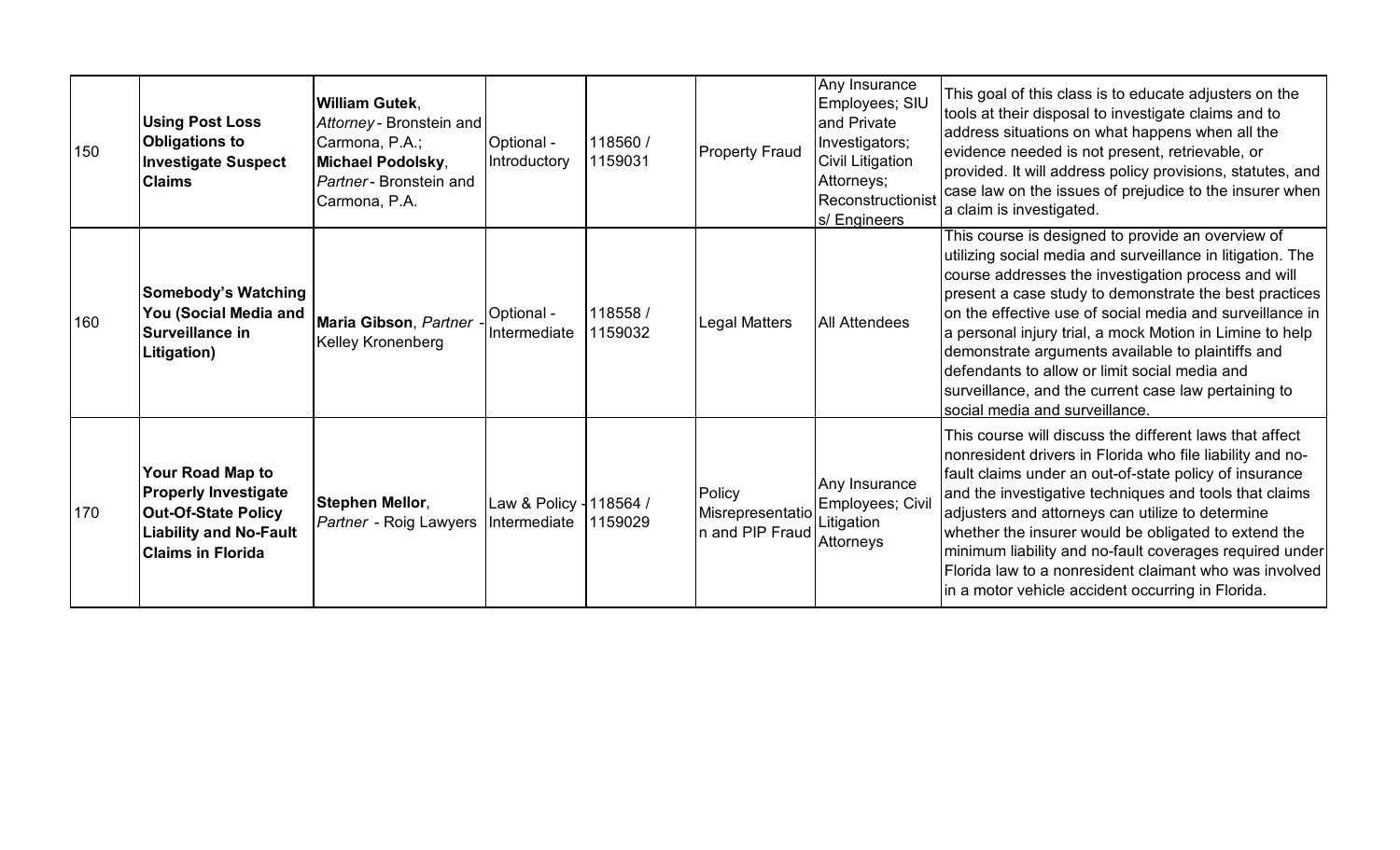| 180 | <b>Cooperation v.</b><br><b>Collusion: Navigating</b><br><b>Florida's Fraud</b><br><b>Reporting and</b><br><b>Information Sharing</b><br><b>Process</b> | Gina Smith, Senior<br><b>Executive Attorney -</b><br>Florida Department of<br><b>Financial Services;</b><br>Beth Blechman,<br>Senior. Attorney -<br>Florida Department of<br><b>Financial Services;</b><br><b>Christopher Butler,</b><br>President and<br><b>Investigations Manager</b><br>Eagle Eye<br>Investigative Solutions;<br>John Savino, Captain -<br>Florida Division of<br>Investigative and<br><b>Forensic Services</b> | Optional -<br>Introductory | 118560/<br>1159031  | Other                 | <b>SIU and Private</b><br>Investigators;<br>Law<br>Enforcement<br>Officials;<br>State/Criminal<br>Attorneys | This class will provide a comprehensive overview of<br>Florida's insurance fraud and arson reporting/<br>information sharing process under Fla. Stats §<br>626.989 and 633.126,. It will explore statutory<br>requirements and confidentiality provisions, the Florida<br>Department of Financial Services, Division of<br>Investigative and Forensic Services' authority and<br>insurers' duties/obligations. It will cover best practices<br>for maximizing the referral process's effectiveness and<br>identify actions which may lead to bad faith or other tort<br>claims against insurers. |
|-----|---------------------------------------------------------------------------------------------------------------------------------------------------------|------------------------------------------------------------------------------------------------------------------------------------------------------------------------------------------------------------------------------------------------------------------------------------------------------------------------------------------------------------------------------------------------------------------------------------|----------------------------|---------------------|-----------------------|-------------------------------------------------------------------------------------------------------------|--------------------------------------------------------------------------------------------------------------------------------------------------------------------------------------------------------------------------------------------------------------------------------------------------------------------------------------------------------------------------------------------------------------------------------------------------------------------------------------------------------------------------------------------------------------------------------------------------|
|     | Wednesday, June 8th - 3:30 - 5:20 p.m.                                                                                                                  |                                                                                                                                                                                                                                                                                                                                                                                                                                    |                            |                     |                       |                                                                                                             |                                                                                                                                                                                                                                                                                                                                                                                                                                                                                                                                                                                                  |
| 210 | The Law of the<br><b>Snowbirds! The</b><br>Doctrine of Lex Loci<br><b>Contractus in Florida</b>                                                         | Lester "Allen"<br>Gaffney, Senior<br>Associate - Ramey and Optional -<br>Kampf, P.A.;<br>Amber Inman, Partner -<br>Ramey and Kampf, P.A.                                                                                                                                                                                                                                                                                           | Intermediate               | 118558 /<br>1159032 | <b>Casualty Fraud</b> | Any Insurance<br>Employees; Civil<br>Litigation<br>Attorneys;<br>State/Governme<br>nt Employees             | This course aims to educate adjusters and civil<br>litigators as to specific sub areas of conflict of laws<br>involving insurance contracts in Florida. Advising of<br>Lex Loci Contractus case law and applicability in<br>Florida PIP claims (both pre and post effect of the new<br>law abolishing PIP), Personal Injury cases, and<br>UM/UIM contexts. It will examine how the doctrine<br>applies to releases, and whether or not exceptions<br>exist to the inflexible rule.                                                                                                               |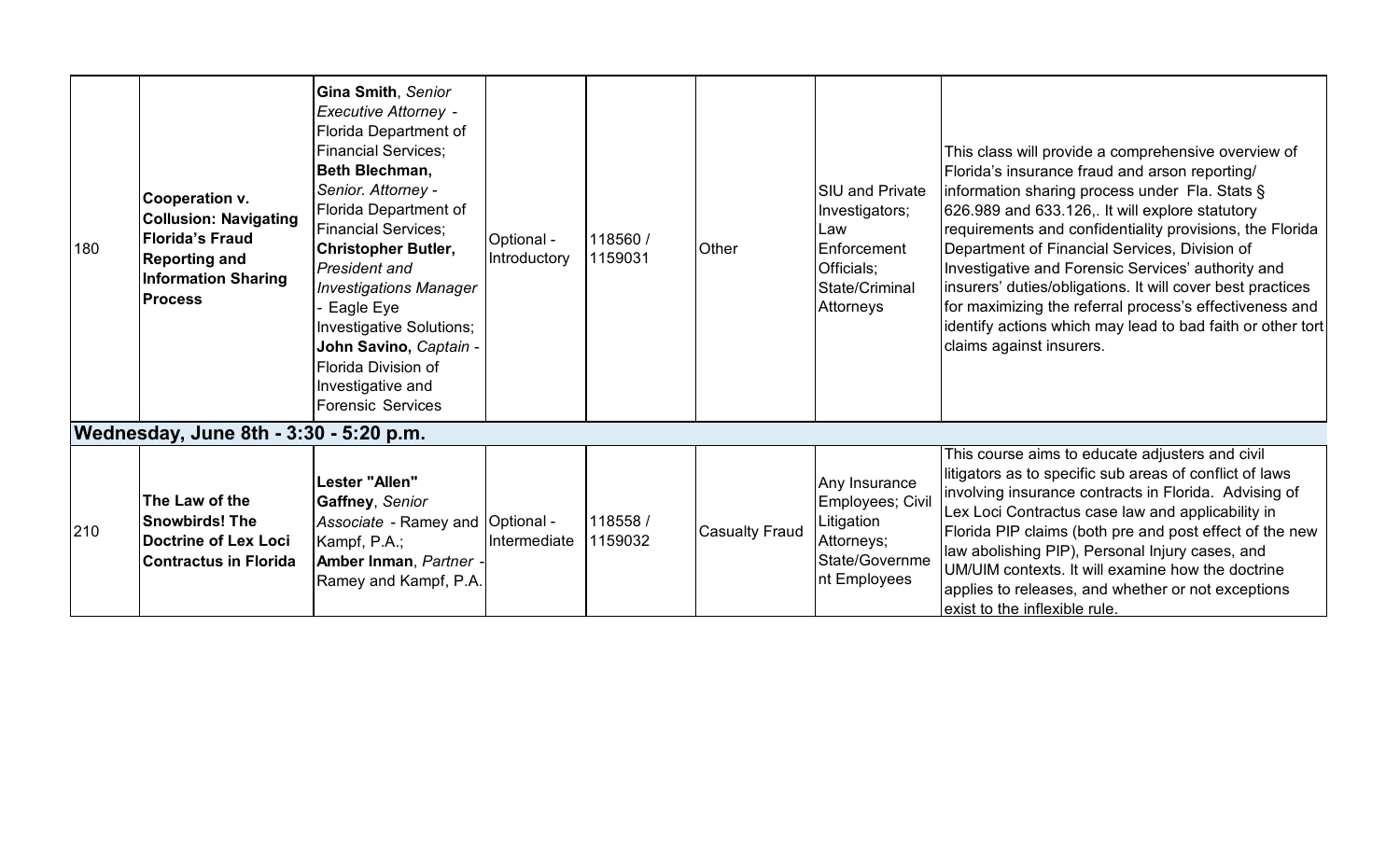| 220 | <b>Automobile Glass</b><br>Fraud??!!Anyone<br><b>Got Any Glass</b><br>Fraud??!!- The NICB,<br><b>Burkhardt, Shanafelt</b><br><b>And Goldstein Are</b><br><b>Here To Help!!</b> | <b>Frank Goldstein.</b><br>President - Goldstein<br>Law Group;<br>Fred Burkhardt,<br>Retired - NICB;<br>Joy Shanafelt, Special<br>Agent - NICB                                                                   | Optional -<br>Intermediate | 118558 /<br>1159032 | <b>Property Fraud</b>                    | <b>All Attendees</b>                                                                                     | We will discuss what insurers and law enforcement are<br>doing to investigate these glass companies and claims.<br>We'll examine the backgrounds of these automobile<br>windshield glass companies and who owns them; how<br>and why prospective customers are targeted or<br>solicited and the schemes used by some automobile<br>windshield glass companies to deceive customers;<br>including how they may "bribe" customers and<br>communities into doing business with them.     |
|-----|--------------------------------------------------------------------------------------------------------------------------------------------------------------------------------|------------------------------------------------------------------------------------------------------------------------------------------------------------------------------------------------------------------|----------------------------|---------------------|------------------------------------------|----------------------------------------------------------------------------------------------------------|---------------------------------------------------------------------------------------------------------------------------------------------------------------------------------------------------------------------------------------------------------------------------------------------------------------------------------------------------------------------------------------------------------------------------------------------------------------------------------------|
| 230 | <b>Examinations Under</b><br><b>Oath - Back to Basics</b>                                                                                                                      | <b>Susette Gruebele.</b><br>Partner - Cole, Scott<br>and Kissane, P.A;<br>William Krilloff,<br>Partner - Cole, Scott<br>and Kissane, P.A.;<br><b>Gregory Willis, Partner</b><br>Cole, Scott and<br>Kissane, P.A. | Optional -<br>Introductory | 118560 /<br>1159031 | <b>Examinations</b><br><b>Under Oath</b> | <b>All Attendees</b>                                                                                     | How to properly use EUOs and implications of current ca                                                                                                                                                                                                                                                                                                                                                                                                                               |
| 240 | Misrepresentation? Oh<br><b>No!</b>                                                                                                                                            | Sarah Hanson, Partner<br>- Conroy Simberg;<br>Kristen Coad, Partner -<br><b>Conroy Simberg</b>                                                                                                                   | Optional -<br>Intermediate | 118558 /<br>1159032 | <b>PIP Fraud</b>                         | Any Insurance<br>Employees; SIU<br>and Private<br>Investigators;<br><b>Civil Litigation</b><br>Attorneys | This presentation will focus on misrepresentations that<br>occur within insurance applications. We will address<br>what the law requires and the statutory provisions<br>governing same. We will address steps an insurer may<br>take and what a court considers in addressing such a<br>defense. We will also touch on misrepresentations in<br>deneral.                                                                                                                             |
| 250 | <b>Responding to a</b><br>Demand and Avoiding<br><b>Bad Faith</b>                                                                                                              | Amanda Kidd, Partner<br>Boyd and Jenerette,<br>P.A.<br>Joshua Hartley,<br>Partner - Boyd and<br>Jenerette, P.A.                                                                                                  | Optional -<br>Introductory | 118560 /<br>1159031 | <b>Medical Legal</b><br><b>Matters</b>   | Any Insurance<br>Employees; Civil<br>Litigation<br>Attorneys                                             | Discussion of the proper way to handle a pre-suit<br>demand package. This course provides information<br>needed for claims handlers to understand the<br>documents commonly found within a pre-suit demand<br>letter and to formulate a response to avoid a bad faith<br>lawsuit later. Insurance bad faith fundamentals will also<br>be discussed so attendees are aware of the impact<br>their claims handling has in the life of a claim, as well<br>as relevant updated case law. |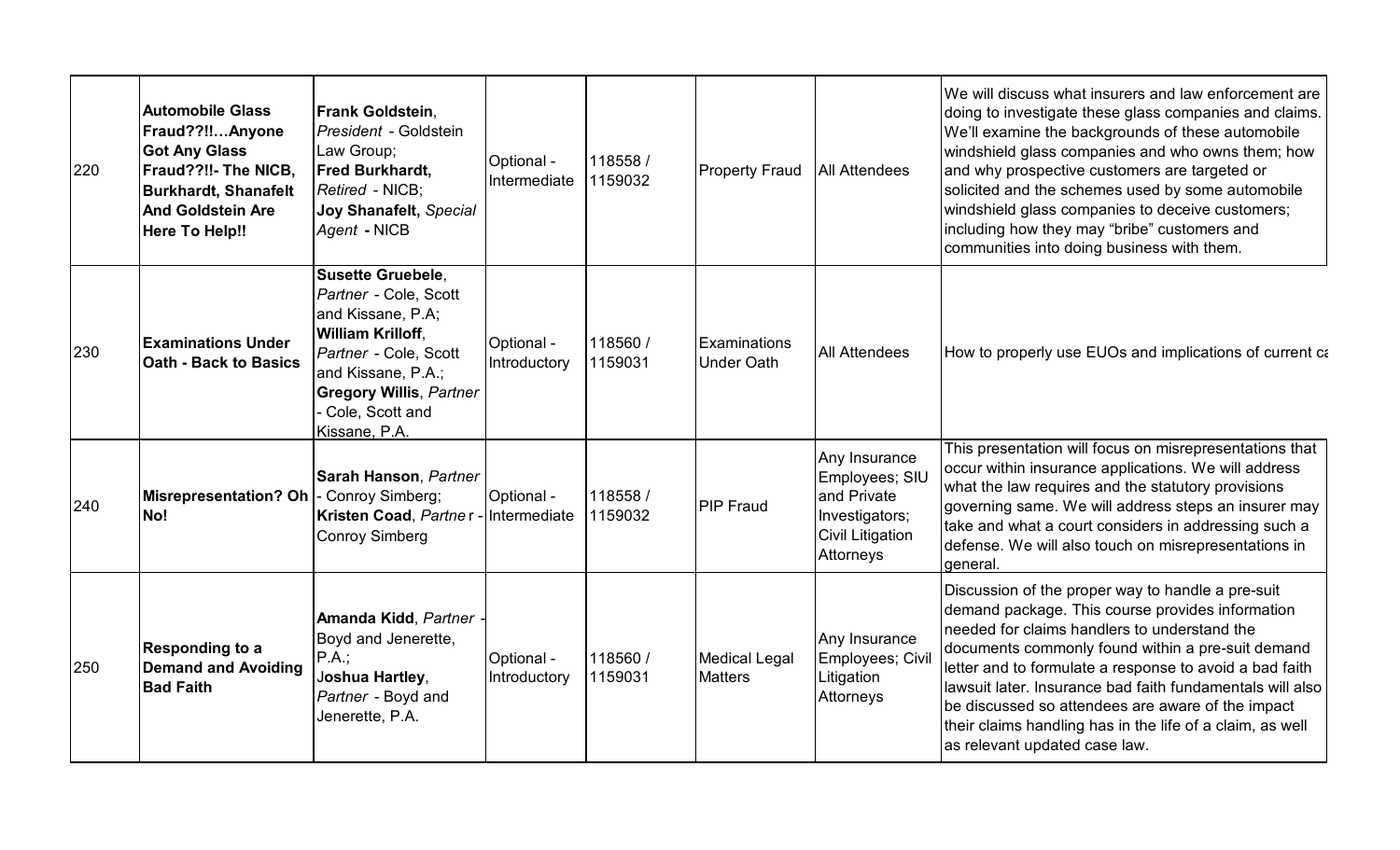| 260 | <b>Adjuster Depositions:</b><br><b>Adjusters--It's Really</b><br><b>Not That Bad;</b><br><b>Attorneys--Don't Hang</b><br>Your Client Out to Dry   | Maria Pace, Managing<br><b>Attorney Orlando Office</b><br>- Dutton Law Group:<br><b>Scott Dutton - Board</b><br><b>Certified Civil Trial</b><br>Attorney - Dutton Law<br>Group | Law & Policy - 118565 /<br>Introductory | 1159030            | <b>Legal Matters</b> | <b>All Attendees</b>                                                                                                                     | This seminar will instruct on the law on adjuster's<br>depositions, motions that should be filed to protect the<br>adjuster, and how to prepare the adjuster for<br>deposition. The seminar will invite interaction with the<br>audience during the deposition.                                                                                                                                                                                                                                                                                                                                                                                                                                                           |
|-----|---------------------------------------------------------------------------------------------------------------------------------------------------|--------------------------------------------------------------------------------------------------------------------------------------------------------------------------------|-----------------------------------------|--------------------|----------------------|------------------------------------------------------------------------------------------------------------------------------------------|---------------------------------------------------------------------------------------------------------------------------------------------------------------------------------------------------------------------------------------------------------------------------------------------------------------------------------------------------------------------------------------------------------------------------------------------------------------------------------------------------------------------------------------------------------------------------------------------------------------------------------------------------------------------------------------------------------------------------|
| 270 | Electronic Data for<br>Investigations:<br><b>Infotainment and Cell</b><br><b>Phones</b>                                                           | <b>Justin Schorr,</b><br><b>Principal Collision</b><br>Reconstruction<br>Engineer/President -<br>DJS and Associates,<br>Inc.                                                   | Optional -<br>Intermediate              | 118558/<br>1159032 | Technology           | <b>All Attendees</b>                                                                                                                     | Infotainment, a robust source of vehicular data, goes<br>hand in hand with modern smartphones. These<br>technologies communicate with one another and rely<br>on a trove of data which must be stored within the<br>system(s). Forensic engineers have the ability to<br>access and interpret information retrieved from mobile<br>and infotainment devices, including GPS location;<br>search and browser history; event data; call history;<br>text messages; photographs; videos, and more. The<br>understanding of the data available, methods of<br>extraction, and elements of the forensic analysis are<br>useful tools when determining how to investigate<br>vehicular collisions and other catastrophic events. |
| 280 | <b>Combatting</b><br><b>Unfounded Complaints PLLC:</b><br>and Accusations That<br><b>Target SIU</b><br><b>Investigators and</b><br>Investigations | John Bush, Attorney -<br>Bush and Osbourn,<br>David Bradley, SIU<br>Director - UPC<br>Insurance Company;<br>Andy Cobb, CEO -<br><b>One Source Discovery</b>                    | Optional -<br>Intermediate              | 118558/<br>1159032 | Other                | Any Insurance<br>Employees; SIU<br>and Private<br>Investigators;<br><b>Civil Litigation</b><br>Attorneys;<br>State/Criminal<br>Attorneys | This course is designed to teach investigators how to<br>protect themselves and the company from fake<br>allegations and complaints related to the investigation.                                                                                                                                                                                                                                                                                                                                                                                                                                                                                                                                                         |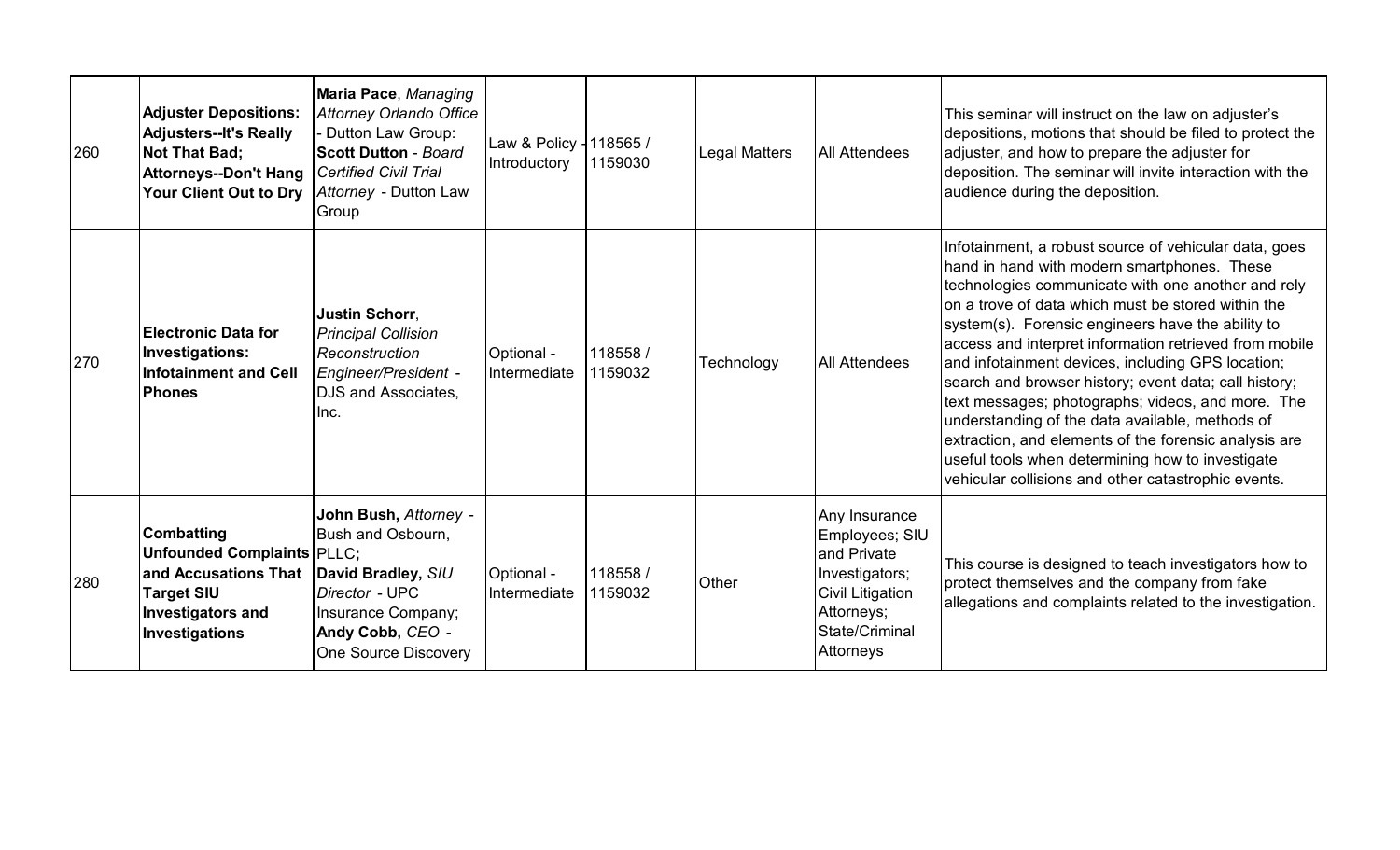| Thursday, June 9th - 8:00 - 9:50 a.m. |                                                                                                                                                                                             |                                                                                                                                                                                                                                   |                                                |                    |                                        |                                                                                                                                                                        |                                                                                                                                                                                                                                                                                                                                                                                                                                                                                                                                                                                                                                                                                                                                                                                                                                                                                                            |  |  |
|---------------------------------------|---------------------------------------------------------------------------------------------------------------------------------------------------------------------------------------------|-----------------------------------------------------------------------------------------------------------------------------------------------------------------------------------------------------------------------------------|------------------------------------------------|--------------------|----------------------------------------|------------------------------------------------------------------------------------------------------------------------------------------------------------------------|------------------------------------------------------------------------------------------------------------------------------------------------------------------------------------------------------------------------------------------------------------------------------------------------------------------------------------------------------------------------------------------------------------------------------------------------------------------------------------------------------------------------------------------------------------------------------------------------------------------------------------------------------------------------------------------------------------------------------------------------------------------------------------------------------------------------------------------------------------------------------------------------------------|--|--|
| 300 A                                 | <b>Florida 4 Hour Law</b><br>and Ethics Update<br>Part 1 of 2                                                                                                                               | <b>Michael Carney,</b><br>Partner - Kubicki<br>Draper;<br>Caryn Bellus,<br>Shareholder - Kubicki<br>Draper;<br><b>Gregory Prusak,</b><br>Partner - Kubicki<br><b>Draper</b><br>Michael Walsh,<br>Shareholder - Kubicki<br>Draper; | 4 Hour Law &<br><b>Ethics</b><br><b>Update</b> | 120983/<br>1159026 | 4-Hour Law and<br><b>Ethics Update</b> | Any Insurance<br>Employees; SIU<br>and Private<br>Investigators; All<br>Attendees                                                                                      | Discuss and update Florida adjusters on regulatory<br>matters, Florida case law update and ethics.<br>Both parts of this class must be completed to<br>receive full 4-Hour Law and Ethics Update credit.                                                                                                                                                                                                                                                                                                                                                                                                                                                                                                                                                                                                                                                                                                   |  |  |
| 310                                   | A Review of the<br><b>Chiropractic</b><br>Profession and How to Criminal Investigator II<br><b>Identify Possible</b><br>Deceitful or Fraudulent General's Office<br><b>Provider Actions</b> | Juan De La Vara,<br>Colorado Attorney                                                                                                                                                                                             | Optional -<br>Intermediate                     | 118558/<br>1159032 | <b>Medical Fraud</b>                   | Any Insurance<br>Employees; SIU<br>and Private<br>Investigators;<br>Law<br>Enforcement<br>Officials;<br>State/Criminal<br>Attorneys;<br>State/Governme<br>nt Employees | A Doctor of Chiropractic, who became a state<br>investigator, provides a summary of what true/scientific<br>chiropractic medicine should be, in conjunction with<br>providing a better psychological understanding of most<br>chiropractors' minds when practicing. The course will<br>briefly review chiropractic medicine in the medical field,<br>CPT utilization and the importance of an accurate<br>diagnosis, and the training that a Doctor of Chiropractic<br>should have in order to be considered a medically<br>qualified health care practitioner. The course will<br>explain the history of why some in the chiropractic<br>profession are known for abusive care and fraudulent<br>activities and how the chiropractic profession tends to<br>become corrupted before presenting what it takes to<br>conduct a criminal investigation involving a suspected<br>chiropractic fraud referral. |  |  |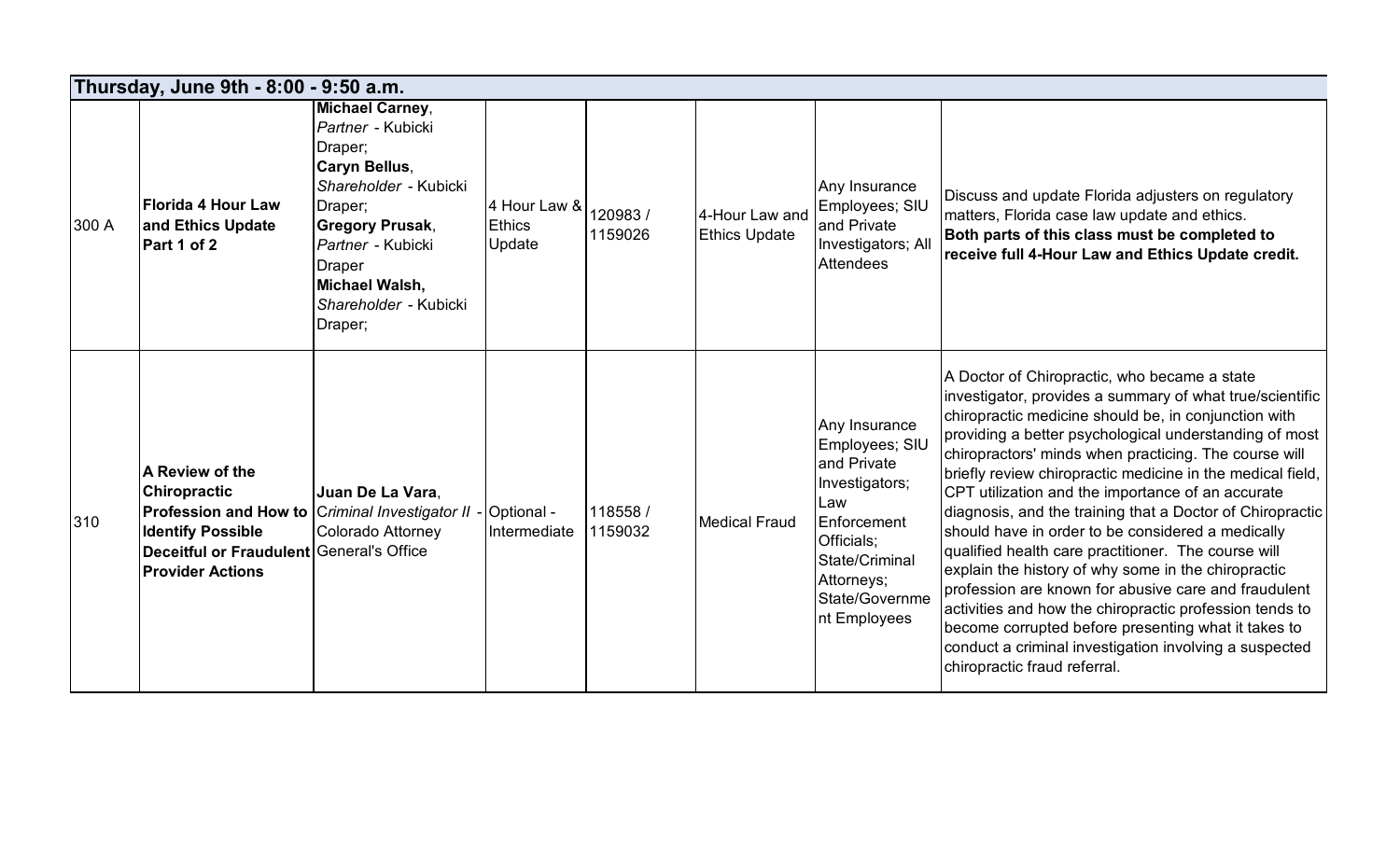| 320 | <b>Uncovering Fraudulent</b><br><b>Roof Claims</b>                                                                                                 | Daniel Frates, Principal<br>Engineer - SDII Global;<br><b>Samantha Epstein,</b><br>Principal - Bressler,<br>Amery and Ross, P.C.;<br>Seth Fientuch,<br>Principal - Bressler,<br>Amery and Ross, P.C.;<br><b>Austin Flickstein,</b><br>Principal - Bressler,<br>Amery and Ross, P.C.;<br><b>Michael Shifrin,</b><br>Principal - Bressler,<br>Amery and Ross, P.C. | Optional -<br>Intermediate | 118558/<br>1159032 | <b>Property Fraud</b> | <b>All Attendees</b>                                            | Due to the current climate of increasing first-party<br>claims and the prevalence of fraud, it is imperative that<br>insurance carriers be apprised of how to conduct<br>thorough investigations and utilize tactics available to<br>uncover fraud in connection with roof claims. This<br>presentation will discuss the aftermath of Hurricane<br>Irma and claims only now getting first reported more<br>than two (2) years later, and how to investigate and<br>identify fraudulent claims. |
|-----|----------------------------------------------------------------------------------------------------------------------------------------------------|------------------------------------------------------------------------------------------------------------------------------------------------------------------------------------------------------------------------------------------------------------------------------------------------------------------------------------------------------------------|----------------------------|--------------------|-----------------------|-----------------------------------------------------------------|------------------------------------------------------------------------------------------------------------------------------------------------------------------------------------------------------------------------------------------------------------------------------------------------------------------------------------------------------------------------------------------------------------------------------------------------------------------------------------------------|
| 330 | <b>EX Machina: How</b><br><b>Technology and</b><br><b>Analytics Can</b><br><b>Revolutionize Your</b><br><b>Subrogation and SIU</b><br><b>Units</b> | <b>Anthony Gaytan, SIU</b><br><b>Operations Analyst -</b><br><b>Central Insurance</b><br>Companies;<br>Rafael Conde, Director<br>of Product Innovation -<br>Verisk;<br>Jeffry Lieberman,<br>Director of SIU -<br><b>Central Insurance</b><br>Companies;<br><b>Dustin Looser,</b><br><b>Manager of Claims</b><br>Recovery - Central<br><b>Insurance Companies</b> | Optional -<br>Intermediate | 118558/<br>1159032 | Technology            | Any Insurance<br>Employees; SIU<br>and Private<br>Investigators | This course will explain the industry need for fast track<br>claims process and how it affects the detection of<br>potential subrogation and fraudulent claims. The<br>course will also discuss how technology has made it<br>easier to commit insurance fraud. Finally we will<br>discuss how predictive analytics, Al/Machine Learning<br>and RPA technology can assist insurance companies<br>in detecting potential questionable claims as well as<br>potential subrogation opportunities. |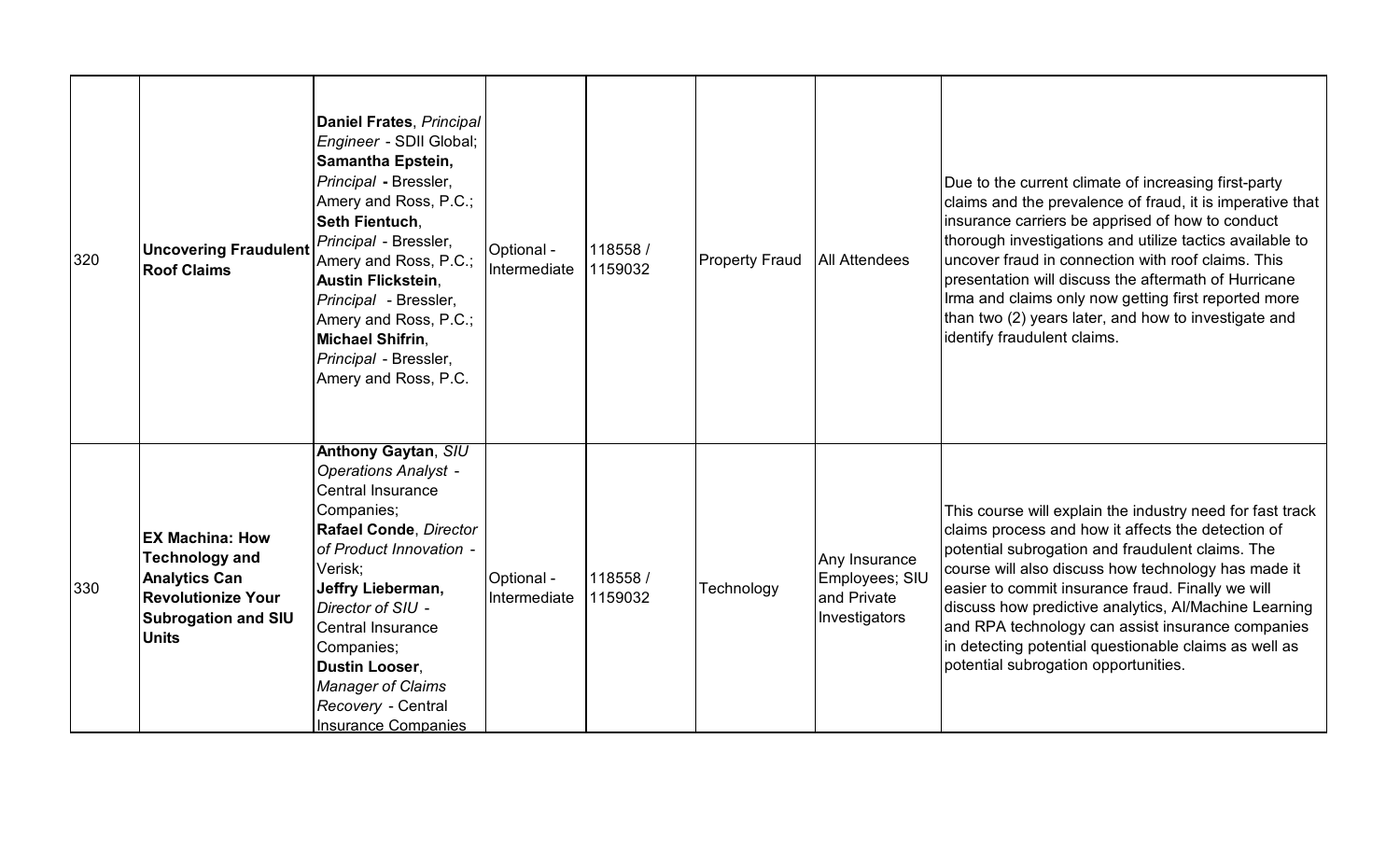| 340 | <b>The Keys To</b><br><b>Unlocking the Truth</b><br><b>Through Statement</b><br><b>Analysis</b>                  | Larry Lee,<br>President/Owner-<br>Double L Investigators<br>and Consultants;<br>Cassandra Lee,<br>Special Investigator-<br>Westfield Insurance                                              | Optional -<br>Intermediate | 118558/<br>1159032 | Interviewing        | <b>All Attendees</b>                                                                                                                                             | This course will teach attendees to see the truth that is<br>found in every statement instead of looking for lies.<br>Learn how to see and understand the hidden truth in<br>the statement. Real life statements will be analyzed to<br>find the truth and build powerful follow-up questions.                                                                                                                                                                                                                                                                                                                                                                                                                                                                                                               |
|-----|------------------------------------------------------------------------------------------------------------------|---------------------------------------------------------------------------------------------------------------------------------------------------------------------------------------------|----------------------------|--------------------|---------------------|------------------------------------------------------------------------------------------------------------------------------------------------------------------|--------------------------------------------------------------------------------------------------------------------------------------------------------------------------------------------------------------------------------------------------------------------------------------------------------------------------------------------------------------------------------------------------------------------------------------------------------------------------------------------------------------------------------------------------------------------------------------------------------------------------------------------------------------------------------------------------------------------------------------------------------------------------------------------------------------|
| 350 | <b>Effectively Conducting Mario Pecoraro.</b><br><b>Surveillance and</b><br><b>Tactics to Mitigate</b><br>Losses | President/CEO -<br>Alliance Risk Group,<br>Inc.                                                                                                                                             | Optional -<br>Introductory | 118560/<br>1159031 | <b>Workers Comp</b> | Any Insurance<br>Employees; Law<br>Enforcement<br>Officials; Civil<br>Litigation<br>Attorneys;<br>State/Criminal<br>Attorneys;<br>State/Governme<br>nt Employees | With fraud rising, it is important to think outside the box<br>when it comes to workers' compensation fraud and<br>surveillance. This presentation will review traditional<br>and non-traditional methods of gaining intelligence.<br>Strategies for thorough claimant investigations<br>including social media, location intelligence, pretexting,<br>Iand remote cameras will be reviewed. Case studies will<br>demonstrate how properly followed techniques can<br>save time, money and reverse claimant compensation<br>payouts obtained in a fraudulent manner. The<br>presentation will conclude with a discussion about<br>Florida's wiretapping "two-party consent" law and a<br>workers' compensation suit where the plaintiff was<br>compelled to turn over photographs posted on social<br>media. |
| 360 | <b>Psychology of Social</b><br><b>Media</b>                                                                      | Michael J. Skiba, PhD,<br><b>Vice President</b><br><b>International Counter</b><br>Fraud - INFORM;<br>Joseph Stephenson,<br><b>Director of Digital</b><br>Intelligence -<br><b>INTERTEL</b> | Optional -<br>Intermediate | 118558/<br>1159032 | Other               | <b>All Attendees</b>                                                                                                                                             | The Psychology of Social Media will focus on the<br>current social media trajectory and how this is affecting<br>us on a behavioral level. Furthermore, the course will<br>explore specific social media platforms and how they<br>have been updated as pertinent to the insurance<br>professional.                                                                                                                                                                                                                                                                                                                                                                                                                                                                                                          |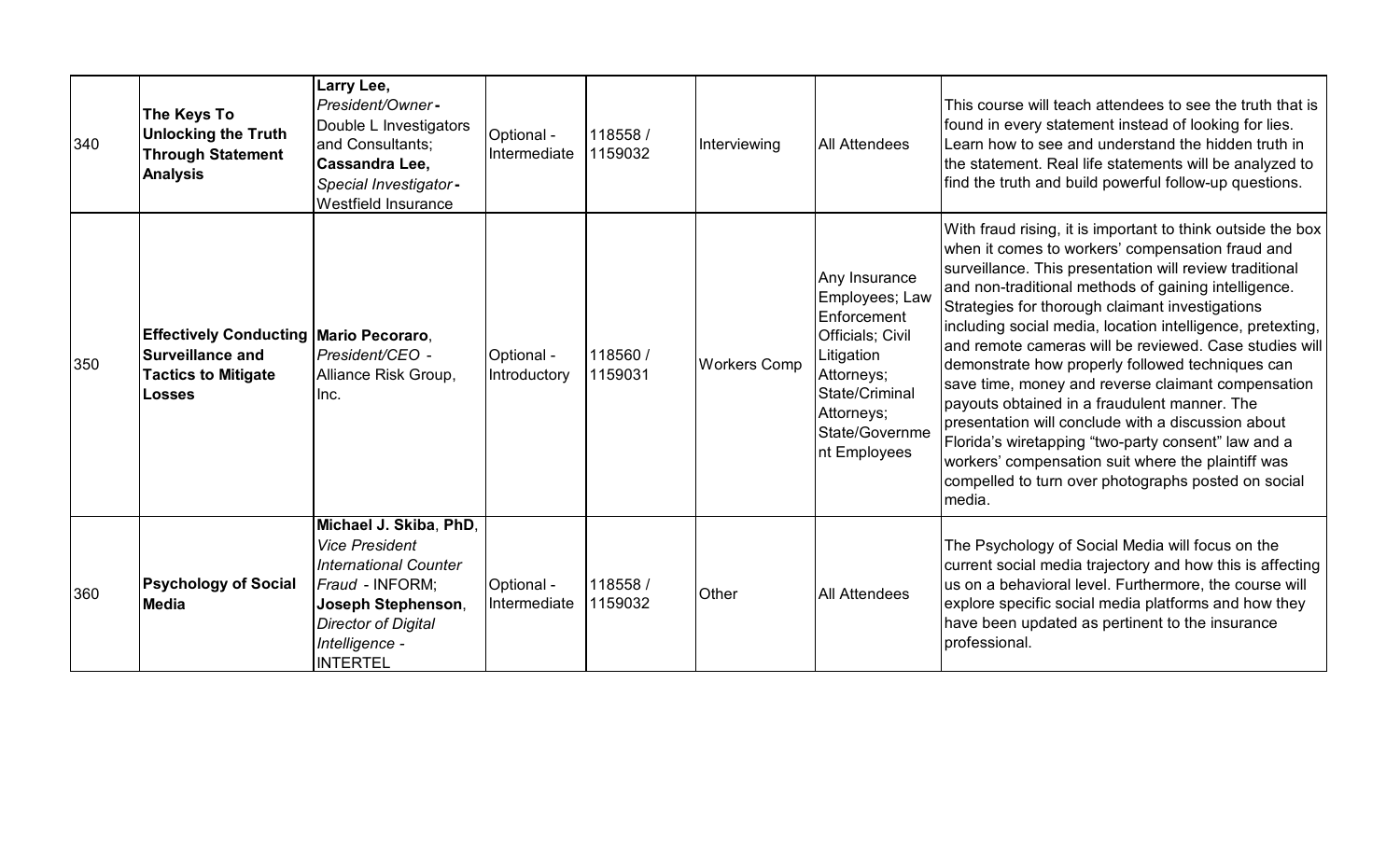| 370   | <b>Litigating Attorneys'</b><br>Fees                   | Julie Hauf, Managing<br>Attorney - Law Office of Intermediate<br>Julie Lewis Hauf, PL                                                                                                                                             | Law & Policy - 118564 /                 | 1159029            | <b>Legal Matters</b>                                  | Any Insurance<br>Employees; SIU<br>and Private<br>Investigators;<br><b>Civil Litigation</b><br>Attorneys | This course will discuss the evaluation of attorney's fee<br>claims presented under FS § 627.428 by reviewing the<br>factors presented in the case law, along with strategies<br>for discovery and fee hearings. A discussion of the new<br>attorney fee provisions under the recently passed<br>property insurance reform will also be discussed. |
|-------|--------------------------------------------------------|-----------------------------------------------------------------------------------------------------------------------------------------------------------------------------------------------------------------------------------|-----------------------------------------|--------------------|-------------------------------------------------------|----------------------------------------------------------------------------------------------------------|----------------------------------------------------------------------------------------------------------------------------------------------------------------------------------------------------------------------------------------------------------------------------------------------------------------------------------------------------|
|       | Thursday, June 9th - 10:10 - Noon                      |                                                                                                                                                                                                                                   |                                         |                    |                                                       |                                                                                                          |                                                                                                                                                                                                                                                                                                                                                    |
| 300 B | Florida 4-Hour Law<br>and Ethics Update<br>Part 2 of 2 | <b>Michael Carney,</b><br><i>Partner</i> - Kubicki<br>Draper;<br>Caryn Bellus,<br>Shareholder - Kubicki<br>Draper;<br>Gregory Prusak,<br><i>Partner -</i> Kubicki<br>Draper<br>Michael Walsh,<br>Shareholder - Kubicki<br>Draper; | 4 Hour Law &<br><b>Ethics</b><br>Update | 120983/<br>1159026 | 4-Hour Law and Employees; SIU<br><b>Ethics Update</b> | Any Insurance<br>and Private<br>Investigators;                                                           | Discuss and update Florida adjusters on regulatory<br>matters, Florida case law update and ethics.<br>Both parts of this class must be completed to<br>receive full 4-Hour Law and Ethics Update credit.                                                                                                                                           |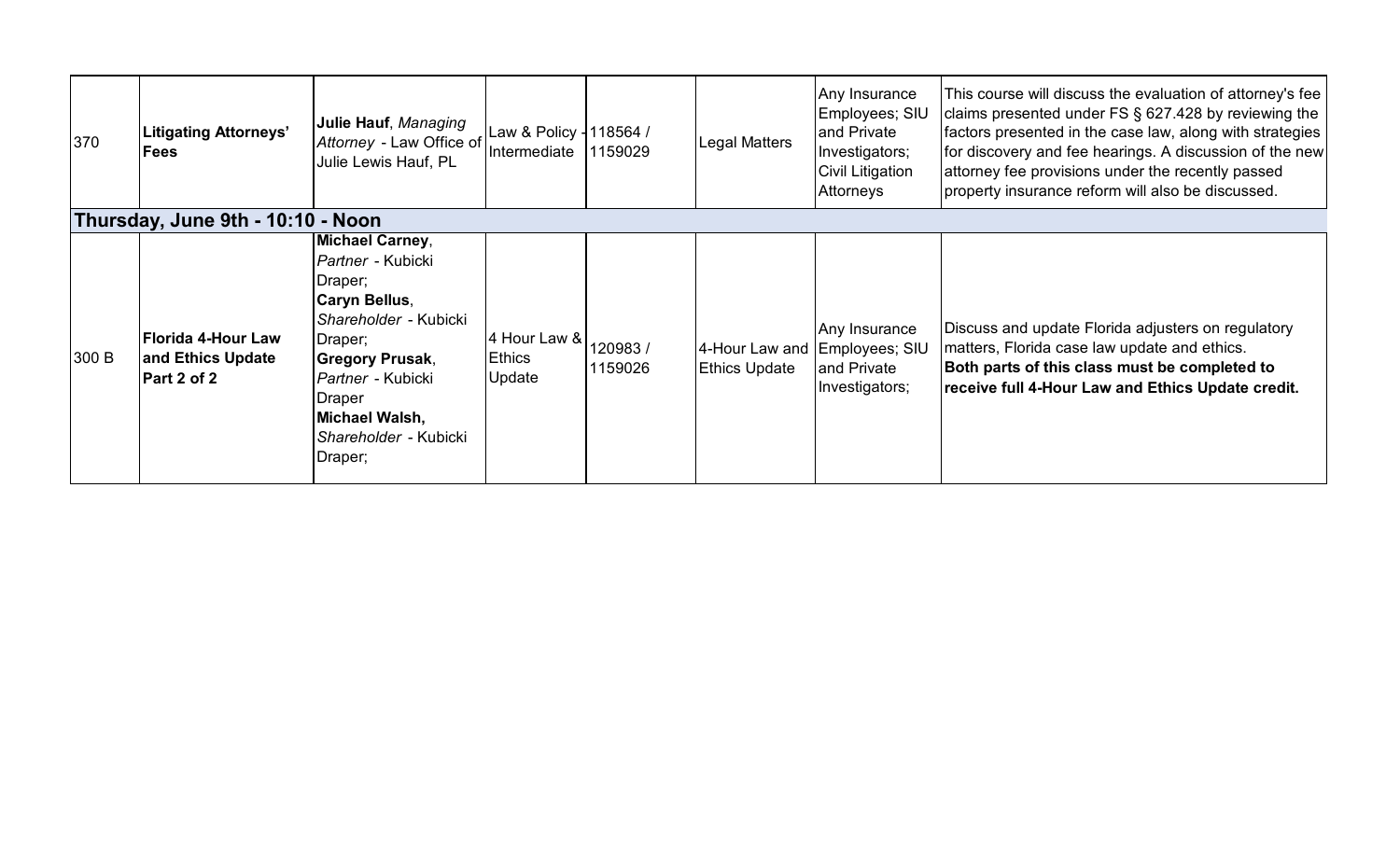| 410 | <b>A Covid Year in</b><br><b>Review for First Party</b><br><b>Claims</b>                                                      | Anthony Atala,<br>Shareholder - Kubicki<br>Draper;<br><b>Erika Cordovi,</b><br>Associate - Kubicki<br>Draper;<br>Barbara Fox,<br>Shareholder - Kubicki<br>Draper;<br>Carl Nemeth, Jr.,<br>Director of SIU, Claims<br>Compliance - Tower Hill<br>Insurance Group;<br>Jennifer Newell, SIU<br>Manager - Fednat<br><b>Insurance Company</b> | Optional -<br>Intermediate | 118558 /<br>1159032 | <b>Property Fraud</b> | Any Insurance<br>Employees; SIU<br>and Private<br>Investigators;<br><b>Civil Litigation</b><br>Attorneys;<br>Reconstructionist<br>s/ Engineers | 2020 was the year of the unknown, and 2021 proved to<br>be as challenging. However, that did not curve<br>fraudulent first party claims in Florida. This course will<br>highlight some of the trends seen in the last couple of<br>years, such as Engineering Inspections, Weather<br>Events in 2020, Senate Bill 76, Hot Litigation Topics,<br>and Attorney Discipline, and how these same issues<br>are affecting 2022 and beyond. The panelists include 2<br>SIU Managers discussing how their teams have been<br>able to investigate these fraudulent claims. |
|-----|-------------------------------------------------------------------------------------------------------------------------------|------------------------------------------------------------------------------------------------------------------------------------------------------------------------------------------------------------------------------------------------------------------------------------------------------------------------------------------|----------------------------|---------------------|-----------------------|------------------------------------------------------------------------------------------------------------------------------------------------|-------------------------------------------------------------------------------------------------------------------------------------------------------------------------------------------------------------------------------------------------------------------------------------------------------------------------------------------------------------------------------------------------------------------------------------------------------------------------------------------------------------------------------------------------------------------|
| 420 | <b>Liquid Gold:</b><br><b>Examining the Multi-</b><br>Faceted Exploitation of Briscoe, Ortiz, Zuluaga,<br><b>Water Damage</b> | Albert Baerren,<br>President - AB Indoor<br>Environments;<br>Christina Bianchi,<br>Junior Partner -<br>PLLC;<br>Bianca Zuluaga,<br>Partner - Briscoe, Ortiz,<br>Zuluaga, PLLC                                                                                                                                                            | Optional -<br>Intermediate | 118558 /<br>1159032 | <b>Property Fraud</b> | <b>All Attendees</b>                                                                                                                           | There are many shades of insurance fraud, from<br>exaggerating the known truth to full fabrication of the<br>claim event. Follow along as we explore a hypothetical<br>case study of a plumbing leak that caused water<br>damage with a high dollar payout with little actual<br>damage. Along the way, we will shine the light on new<br>investigative tools and techniques that have proven<br>helpful in uncovering the many red flags of water<br>damage fraud.                                                                                               |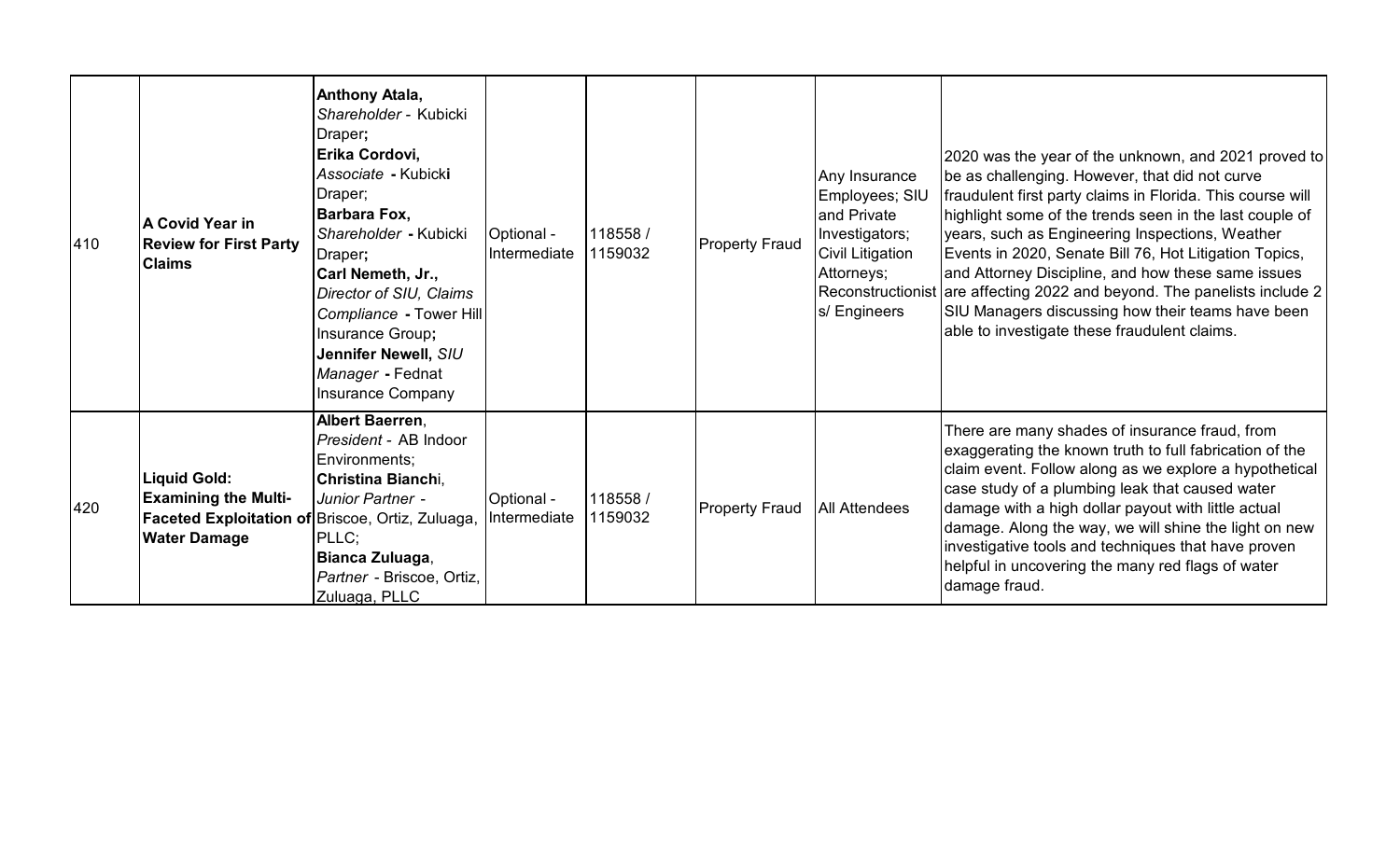| 430 | Legislative Reforms to<br><b>Stem Fraud Driven</b><br><b>Insurance Claims</b>                                 | Fred Karlinsky,<br>Attorney/Shareholder/P   Optional -<br>ractice Group Chair -<br>Greenberg Traurig, LLP                                                | Intermediate               | 118558 /<br>1159032 | <b>Property Fraud</b>                    | <b>All Attendees</b> | Natural disasters and geography make Florida one of<br>the most challenging property insurance markets in the<br>world. Human disasters, fraud and deceptive practices,<br>make it one of the most unpredictable and expensive<br>property insurance markets in the world. The course<br>will demonstrate the nature of fraudulent claims driven<br>by taking advantage of statutory loopholes and discuss<br>the Florida legislature's and court's actions over the last<br>year to confront these issues. |
|-----|---------------------------------------------------------------------------------------------------------------|----------------------------------------------------------------------------------------------------------------------------------------------------------|----------------------------|---------------------|------------------------------------------|----------------------|-------------------------------------------------------------------------------------------------------------------------------------------------------------------------------------------------------------------------------------------------------------------------------------------------------------------------------------------------------------------------------------------------------------------------------------------------------------------------------------------------------------|
| 440 | Supplementing<br>Investigations with<br><b>Historical</b><br><b>Communication and</b><br><b>Location Data</b> | Anna Kotsovos,<br><b>Senior Tactical Analyst</b><br><b>NICB</b>                                                                                          | Optional -<br>Introductory | 118560 /<br>1159031 | Technology                               | <b>All Attendees</b> | Advances in technology have created an abundance of<br>collected data. Almost every move a person makes<br>creates a footprint in the digital world. In this course,<br>attendees will learn how to leverage communication<br>and location data as another tool when conducting<br>investigations.                                                                                                                                                                                                          |
| 450 | <b>Insurance Application</b><br><b>Fraud and Red Flags</b>                                                    | <b>Bill McFarlane, Senior</b><br>Partner - McFarlane<br>Law;<br>Frank Luis, Regional<br>Claims Manager -<br><b>National General</b><br>Insurance Company | Optional -<br>Introductory | 118560 /<br>1159031 | Policy<br>Misrepresentatio All Attendees |                      | This course will be a comprehensive discussion that<br>will focus on the identification, investigation, and<br>defense of insurance fraud claims, insurance<br>application fraud and material misrepresentation.                                                                                                                                                                                                                                                                                            |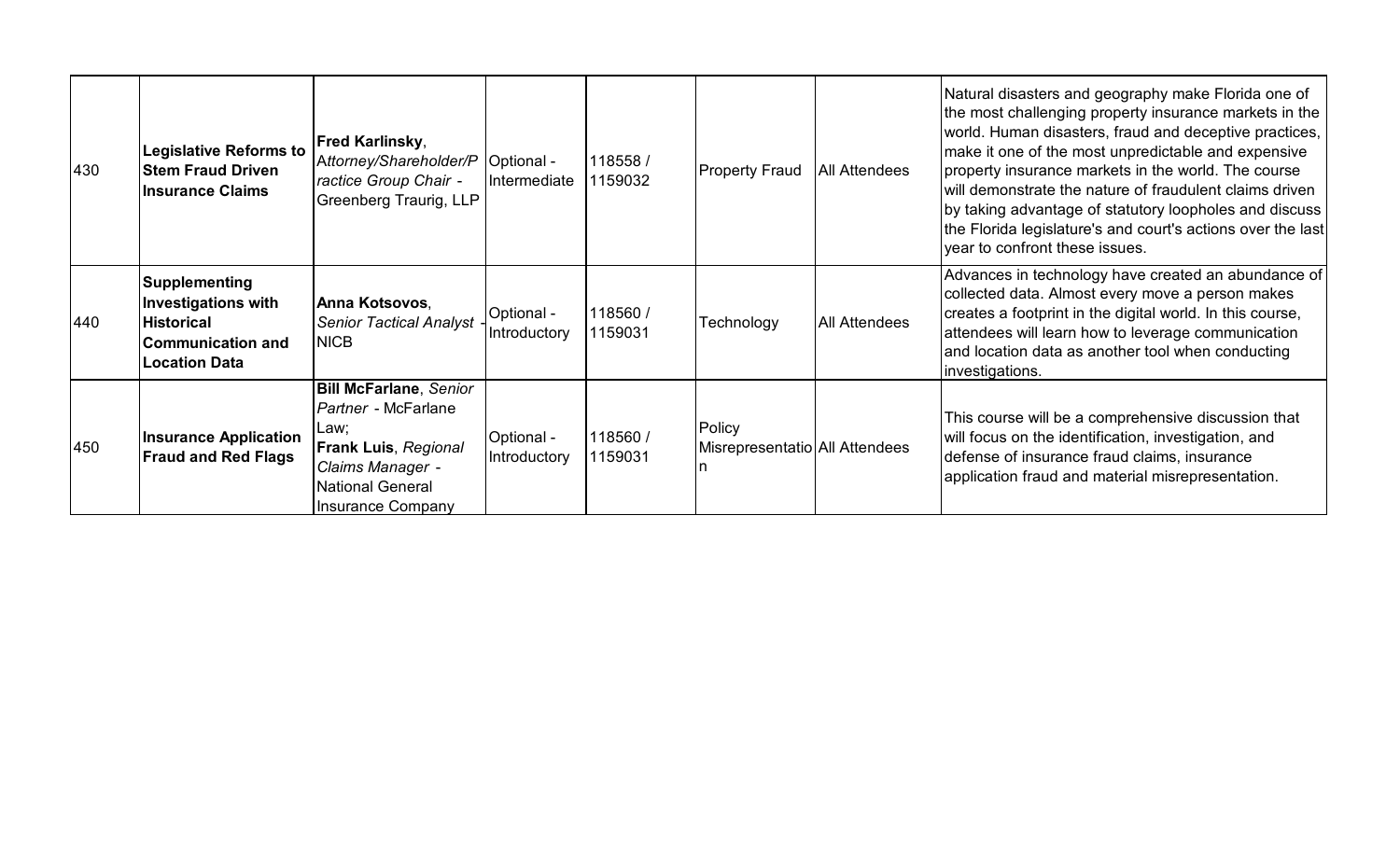| 460 | <b>The Florida Motor</b><br><b>Vehicle No-Fault (PIP)</b><br><b>Law, Current Trends</b><br>and Issues, Legislative<br>and Case Law Update<br>2021 | James Rinaman,<br>Attorney - Dutton Law<br>Group;<br><b>Scott Dutton, Board</b><br><b>Certified Civil Trial</b><br>Attorney - Dutton Law<br>Group;<br>Maria Pace, Managing<br>Attorney Orlando -<br>Dutton Law Group;<br>Retta Rico, Attorney -<br>Dutton Law Group;<br>Kimberly Sandefer,<br>Civil Trial Attorney -<br>Dutton Law Group | Law & Policy - 118564 /<br>Intermediate | 1159029             | <b>PIP Fraud</b> | <b>All Attendees</b> | Update on trending legal issues affecting insurance<br>professionals who handle PIP claims.                                                                                                                                                                                                                                                                                                                                                                                                                                                                                                                                                                                                                                      |
|-----|---------------------------------------------------------------------------------------------------------------------------------------------------|------------------------------------------------------------------------------------------------------------------------------------------------------------------------------------------------------------------------------------------------------------------------------------------------------------------------------------------|-----------------------------------------|---------------------|------------------|----------------------|----------------------------------------------------------------------------------------------------------------------------------------------------------------------------------------------------------------------------------------------------------------------------------------------------------------------------------------------------------------------------------------------------------------------------------------------------------------------------------------------------------------------------------------------------------------------------------------------------------------------------------------------------------------------------------------------------------------------------------|
| 470 | <b>Combating Low Impact</b><br><b>Insurance Claims</b>                                                                                            | Adam Brand, Attorney/<br><b>Managing Partner -</b><br><b>Brand and Tapply, LLC</b>                                                                                                                                                                                                                                                       | Optional -<br>Intermediate              | 118558 /<br>1159032 | Low Impact       | <b>All Attendees</b> | Frustration is what we hear throughout the industry<br>when confronting BI claims emanating from low impact<br>collisions. Damages are so minor, common-sense<br>screams no one could have been injured. Yet, insurers<br>settle these claims for substantial sums as liability is<br>clear or to avoid litigation expenses. This presentation<br>provides a process to attack these suspect claims at an<br>early stage, with a consistent investigative and<br>dispositive strategy. The presentation assesses the<br>element of "causation" and credibility of claimant.<br>Attendees will be provided a clear game plan to<br>approach these claims that will contain costs, reduce<br>indemnification and avoid litigation. |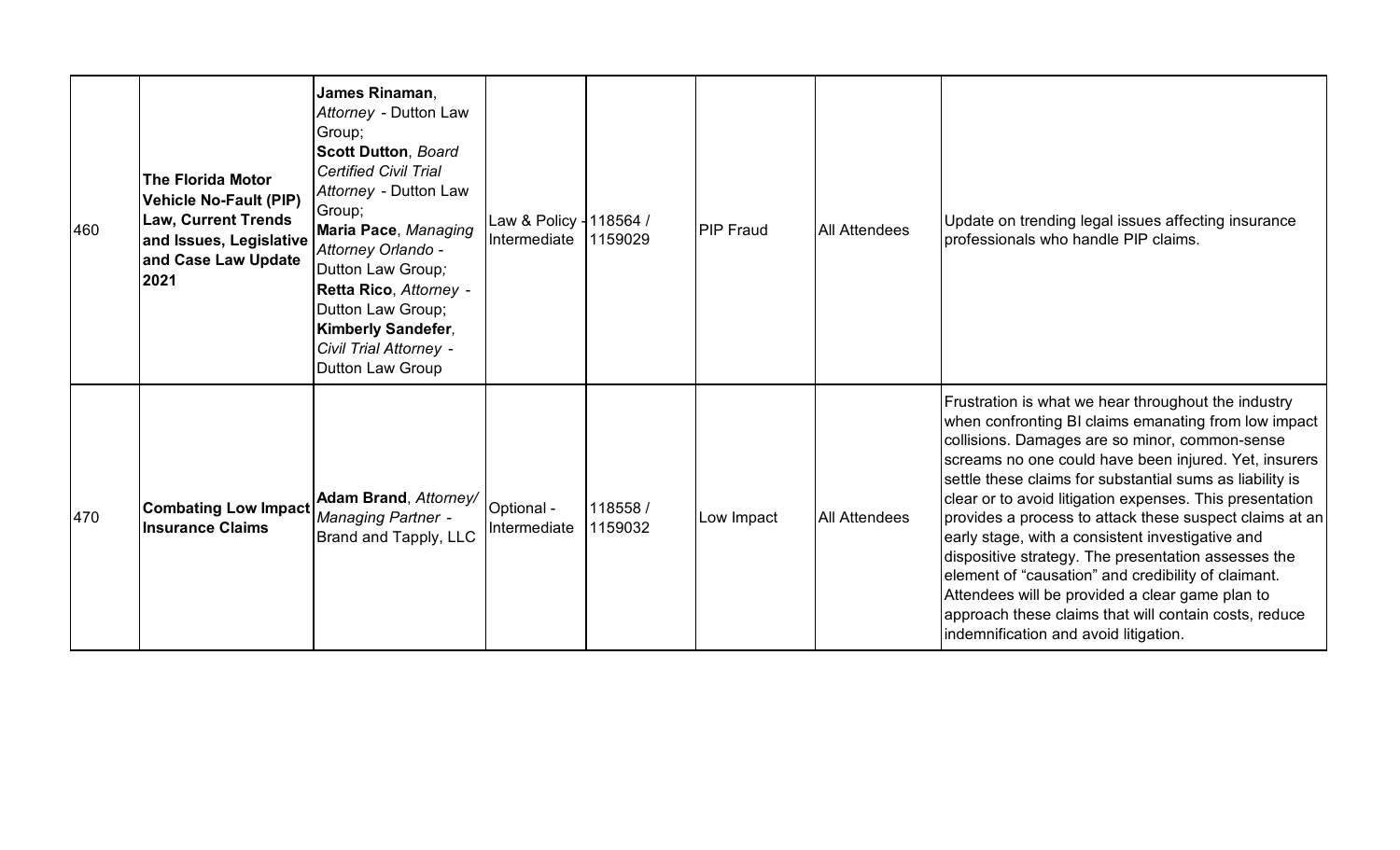|       | Thursday, June 9th - 1:30 - 3:20 p.m.                                                           |                                                                                                                                                                                                             |                                         |                     |                                                   |                                                               |                                                                                                                                                                                                                                                                                                                                                                                                                                                                                                                                                                                                                                                                                         |  |  |  |  |
|-------|-------------------------------------------------------------------------------------------------|-------------------------------------------------------------------------------------------------------------------------------------------------------------------------------------------------------------|-----------------------------------------|---------------------|---------------------------------------------------|---------------------------------------------------------------|-----------------------------------------------------------------------------------------------------------------------------------------------------------------------------------------------------------------------------------------------------------------------------------------------------------------------------------------------------------------------------------------------------------------------------------------------------------------------------------------------------------------------------------------------------------------------------------------------------------------------------------------------------------------------------------------|--|--|--|--|
| 500 A | 620 Adjuster 4-Hour<br><b>Update Course</b><br>Part 1 of 2                                      | <b>Cassandra Hand</b><br>Gallegos, Chief Claims<br>Officer and CEO -<br><b>CCMS</b> and Associates:<br>Maggie Potter,<br>Attorney/ Shareholder -<br><b>Galloway Law Firm</b>                                | 4 Hour Law &<br><b>Ethics</b><br>Update | 120984 /<br>1159025 | 4-Hour Law and<br><b>Ethics Update</b>            | Any Insurance<br>Employees; SIU<br>& Private<br>Investigators | This 4-Hour Update Course focuses on Regulatory<br>Awareness, Ethics, Anti-Fraud and Case Law update.<br>The course also details the newest changes related to<br>insurer's duty to acknowledge communications<br>regarding claims investigation and adjuster licensing<br>updates related to SB 1598.<br>Both parts of this class must be completed to<br>receive full 4-Hour Law and Ethics Update credit.                                                                                                                                                                                                                                                                            |  |  |  |  |
| 510   | <b>Fighting Fraud In</b><br>2022: Fraudulent<br><b>Billing in Personal</b><br>Injury and P.I.P. | David Bibb, Partner -<br>Rolfes Henry Co., LPA;<br><b>Wesley Page,</b><br>Associate Attorney -<br>Rolfes Henry Co., LPA;<br><b>Brett Quandt, Major</b><br>Case Manager -<br>Nationwide Insurance<br>Company | Optional -<br>Intermediate              | 118558 /<br>1159032 | <b>Medical Fraud</b>                              | <b>All Attendees</b>                                          | Medical billing amounts are often artificially inflated,<br>and sometimes are downright fraudulent, in order to<br>increase the potential plaintiff's recovery and to<br>increase the amounts that those claimants' providers<br>obtain in exchange for their services. This course will<br>help adjusters to identify potential red flags that<br>indicate fraudulent or inflated medical billing fraud in<br>personal injury or PIP claims and provide them with<br>ideas regarding ways in which they can address<br>potential fraudulent/inflated medical billing. The course<br>will also discuss potential things which your automated,<br>medical bill review software may miss. |  |  |  |  |
| 520   | <b>The Truth Lies in the</b><br><b>Words</b>                                                    | T David Harlow, Fire<br>Investigator - Envista<br>Forensics                                                                                                                                                 | Optional -<br>Intermediate              | 118558 /<br>1159032 | <b>Property Claim-</b><br>Focused<br>Interviewing | <b>All Attendees</b>                                          | This updated course on statement analysis can be an<br>effective method for detecting deception. It is designed<br>to evaluate the process of examining a person's words<br>to determine whether the person is being truthful or<br>deceptive. In a statement analysis, the investigator<br>focuses on the words or lack of words used, or<br>handwritten responses to determine truthfulness<br>instead of focusing on the facts that are stated. The<br>key is often deviation from the norm or a switch from<br>one type of descriptive communication to another. We<br>focus on the words, where deception can be found.                                                            |  |  |  |  |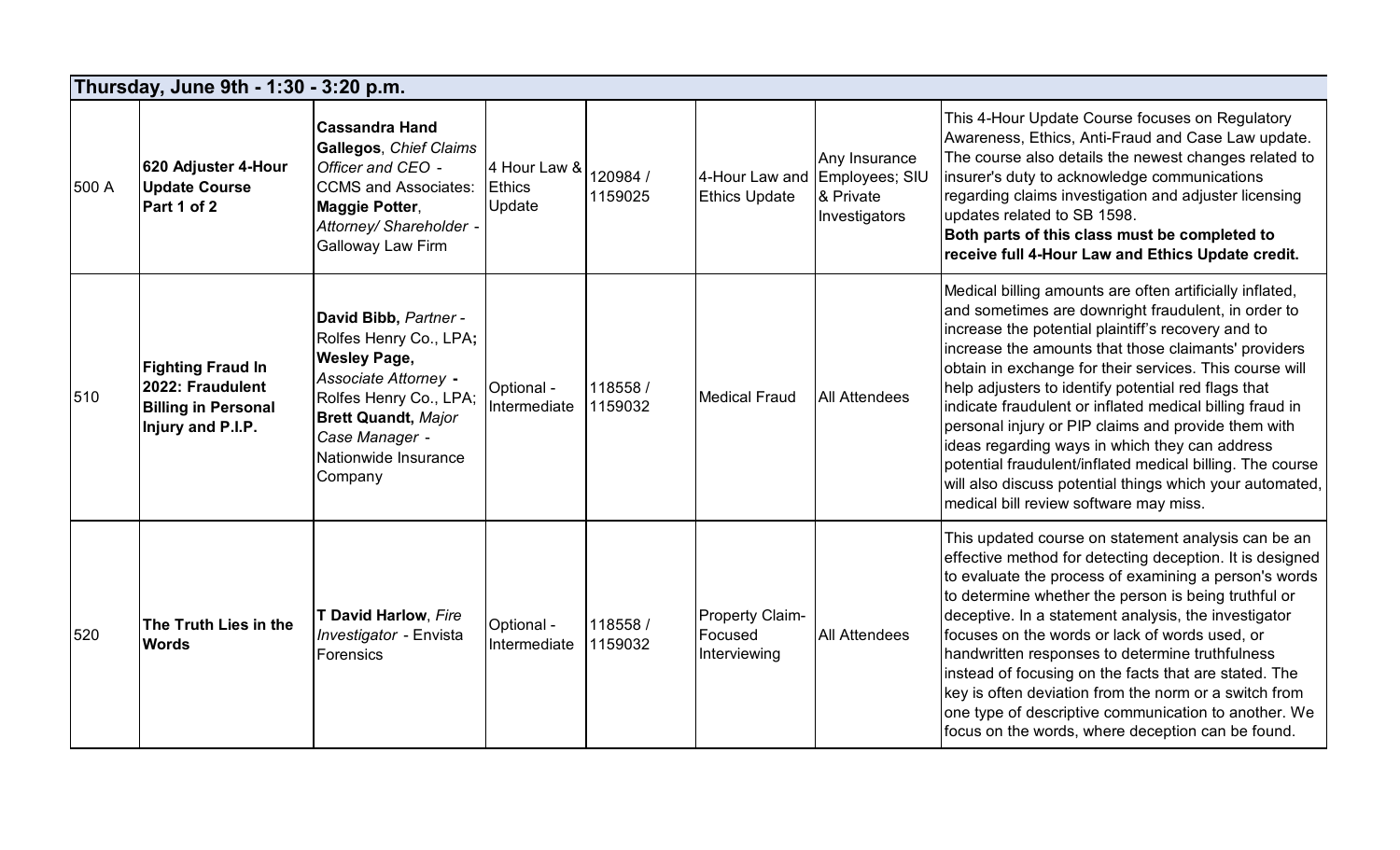| 530 | It Wasn't Me! Who Was<br><b>Truly At Fault?</b><br><b>Accident</b><br>Reconstruction<br><b>Evidence Provides</b><br><b>Juries The Answer</b> | <b>Ricardo Luces.</b><br><i>Partner - Roig Lawyers</i>                                   | Optional -<br>Intermediate | 118558 /<br>1159032 | Accident<br>Reconstruction                | <b>All Attendees</b>                                                                            | An in-depth look at obtaining and evaluating evidence<br>to establish which party was at fault in a negligence<br>case when liability is contested. The attendees will<br>learn what to analyze from accident scene and vehicle<br>damage photos, the debris field, Delta V, black box<br>data, deposition testimony and other important factors<br>to consider when reconstructing accidents for the<br>purpose of determining liability. Attendees will also<br>learn how to effectively present accident reconstruction<br>evidence to a jury at trial.                                                                                                                                                                                                          |
|-----|----------------------------------------------------------------------------------------------------------------------------------------------|------------------------------------------------------------------------------------------|----------------------------|---------------------|-------------------------------------------|-------------------------------------------------------------------------------------------------|---------------------------------------------------------------------------------------------------------------------------------------------------------------------------------------------------------------------------------------------------------------------------------------------------------------------------------------------------------------------------------------------------------------------------------------------------------------------------------------------------------------------------------------------------------------------------------------------------------------------------------------------------------------------------------------------------------------------------------------------------------------------|
| 540 | A Holmesian Approach<br>to Investigations:<br>Methods and<br><b>Strategies for Modern-</b><br>Day Investigative<br>Inquiries                 | <b>William Collum,</b><br>Partner - Butler<br><b>Weihmuller Katz Craig</b><br><b>LLP</b> | Optional -<br>Intermediate | 118558 /<br>1159032 | Arson, Vehicle,<br><b>Structure Fires</b> | Any Insurance<br>Employees; SIU<br>& Private<br>Investigators;<br>Civil Litigation<br>Attorneys | Sir Arthur Conan Doyle's fictional detective Sherlock<br>Holmes baffled his investigative partner, Dr. Watson,<br>with his investigational prowess, solving the toughest of<br>puzzles with the smallest of clues. Although a fictional<br>character, Holmes' investigational methods and<br>analysis provide the modern-day investigator with<br>several tools for seeking the truth. This class is an<br>interactive course that explores the Holmesian<br>approach to investigations and the investigational tools<br>utilized in several famous Sherlock Holmes<br>manuscripts and applies several investigational tools<br>and techniques to modern investigations, including<br>recorded statements, site inspections, and<br><b>Examinations Under Oath.</b> |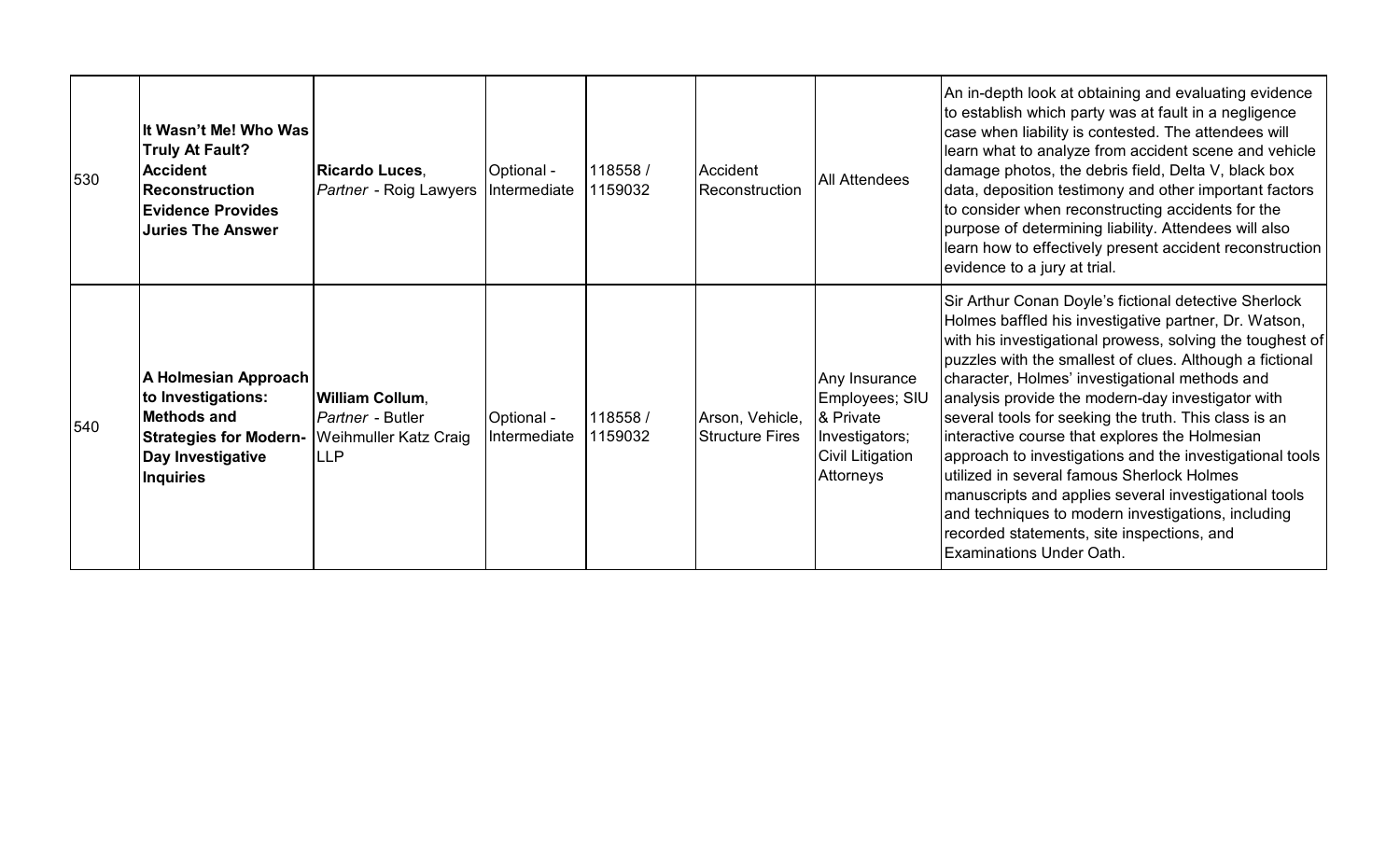| 550 | Danger Will Robinson<br>- Insurance in the Age<br>of Artificial Intelligence Fass; | <b>Matthew Scarfone,</b><br>Shareholder - Colodny<br>Fass;<br>Maria Abate,<br>Shareholder - Colodny<br>Mariella Pennock,<br>Director of SIU -<br>Assurant | Optional -<br>Intermediate | 118558/<br>1159032 | <b>Property Fraud</b> | <b>All Attendees</b> | This presentation introduces the audience to the<br>construct of Artificial Intelligence (AI), and its<br>application and potential impact in everyday life, and<br>more importantly, its ability to detect fraud in all aspects<br>of insurance. This course begins with a discussion on<br>the varied types of AI, focusing on their design, and<br>their primary uses. It will then progress to a discussion<br>of the use of AI in fraud detection, from Point of Sale<br>(POS), to Underwriting and Claims. We will also<br>discuss some of the software programs which are<br>available in the industry, and their capabilities and<br>primary focus. Emphasis will be placed on the fraud<br>detection and prevention capabilities of AI, and its<br>ability to recognize and detect fraud patterns, and the<br>application of this in daily claims handling. |
|-----|------------------------------------------------------------------------------------|-----------------------------------------------------------------------------------------------------------------------------------------------------------|----------------------------|--------------------|-----------------------|----------------------|----------------------------------------------------------------------------------------------------------------------------------------------------------------------------------------------------------------------------------------------------------------------------------------------------------------------------------------------------------------------------------------------------------------------------------------------------------------------------------------------------------------------------------------------------------------------------------------------------------------------------------------------------------------------------------------------------------------------------------------------------------------------------------------------------------------------------------------------------------------------|
| 560 | <b>Addressing Issues</b><br><b>With Public Adjusters</b><br>and Loss Consultants   | Jose Pagan, Partner -<br>Quintairos, Prieto,<br>Wood & Boyer, P.A.                                                                                        | Optional -<br>Intermediate | 118558/<br>1159032 | <b>Property Fraud</b> | <b>All Attendees</b> | This course is designed to provide insurance adjusters<br>and investigators a better understanding of Florida's<br>insurance laws and the adjusters' obligations to apply<br>those laws during the claims process. Additional<br>discussion about recent changes in the insurance code<br>will occur, as well as potential violations of regulatory,<br>civil, and criminal law which may result from the breach<br>of the duties by loss consultants or adjusters. The<br>presentation will help attendees develop strategies to<br>promptly resolve issues or prepare SIU referrals to the<br>Department of Financial Services, as required.                                                                                                                                                                                                                       |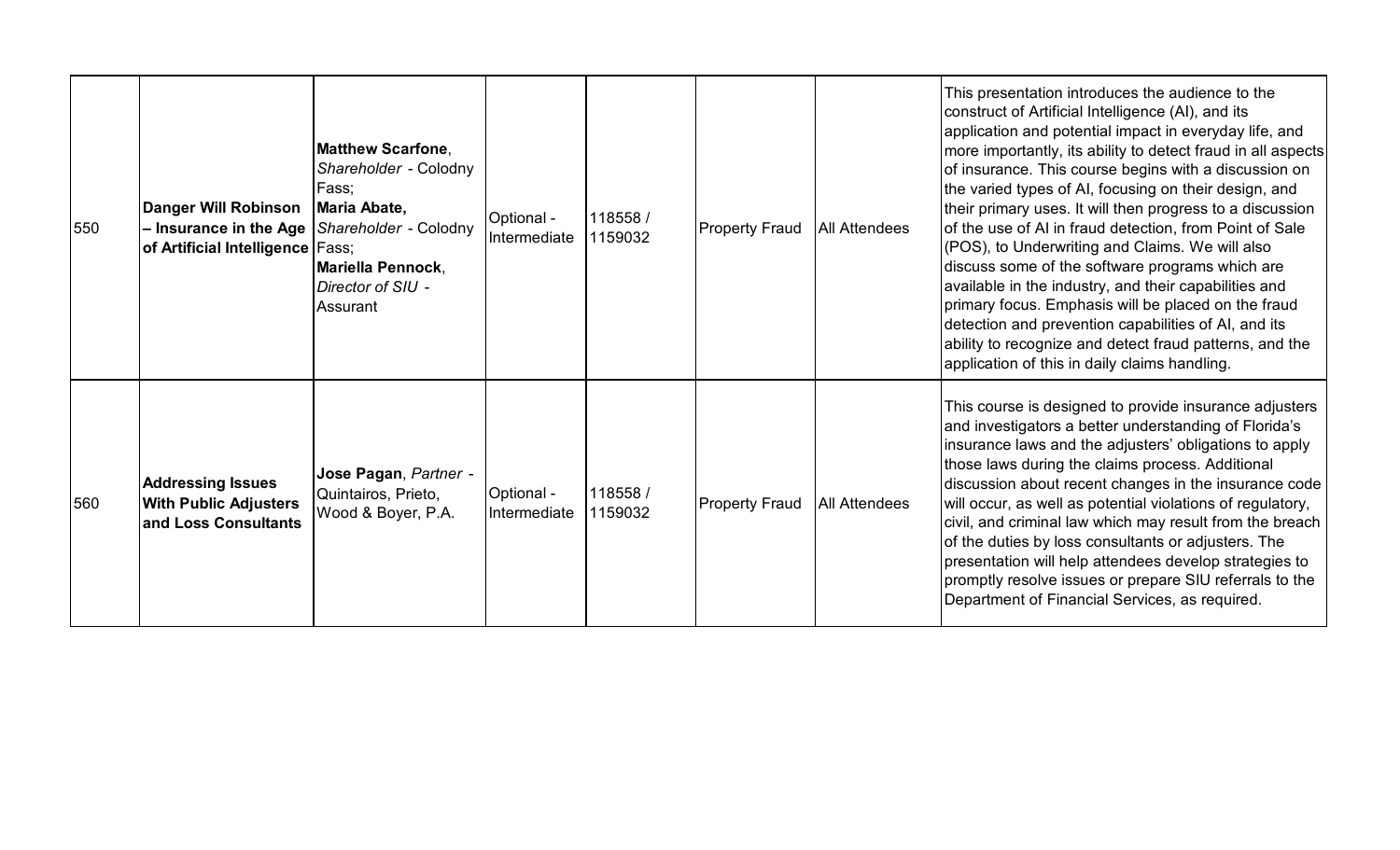| 570   | <b>WC Premium Fraud -</b><br><b>Perfecting the</b><br><b>Imperfect Case</b><br>Thursday, June 9th 4:10 - 6:00 p.m. | Melody Richardi, Sr.<br>SIU Consultant -<br><b>Summit Holdings</b><br>Southeast;<br>Eric Jones, AVP<br>Premium Audit -<br><b>Summit Holdings</b><br>Southeast         | Optional -<br>Intermediate              | 118558/<br>1159032  | Workers<br>Compensation                | Any Insurance<br>Employees; SIU<br>& Private<br>Investigators;<br>Law<br>Enforcement<br>Officials; Civil<br>Litigation<br><b>Attorneys</b> | We will identify current WC premium fraud trends, give<br>techniques for detection, questions to ask, and<br>documents to request. We will instruct how to prepare<br>cases for referral to law enforcement and prosecutors,<br>prepare evidentiary packets, build and strengthen<br>relationships and pursue restitution and other financial<br>recovery methods.                                                                                                                                                                                       |
|-------|--------------------------------------------------------------------------------------------------------------------|-----------------------------------------------------------------------------------------------------------------------------------------------------------------------|-----------------------------------------|---------------------|----------------------------------------|--------------------------------------------------------------------------------------------------------------------------------------------|----------------------------------------------------------------------------------------------------------------------------------------------------------------------------------------------------------------------------------------------------------------------------------------------------------------------------------------------------------------------------------------------------------------------------------------------------------------------------------------------------------------------------------------------------------|
| 500 B | 620 Adjuster 4-Hour<br><b>Update Course</b><br>Part 2 of 2                                                         | <b>Cassandra Hand</b><br>Gallegos, Chief Claims<br>Officer and CEO -<br><b>CCMS and Associates:</b><br>Maggie Potter,<br>Attorney/ Shareholder -<br>Galloway Law Firm | 4 Hour Law &<br><b>Ethics</b><br>Update | 120984 /<br>1159025 | 4-Hour Law and<br><b>Ethics Update</b> | Any Insurance<br>Employees; SIU<br>& Private<br>Investigators                                                                              | This 4-Hour Update Course focuses on Regulatory<br>Awareness, Ethics, Anti-Fraud and Case Law update.<br>the course also details the newest changes related to<br>insurer's duty to acknowledge communications<br>regarding claims investigation and adjuster licensing<br>updates related to SB 1598.<br>Both parts of this class must be completed to<br>receive full 4-Hour Law and Ethics Update credit.                                                                                                                                             |
| 610   | <b>Chiropractic Fraud</b><br>and Abuse: An<br><b>Overview and Case</b><br><b>Study</b>                             | G. Steven Baer, DC,<br>Doctor of Chiropractic<br><b>Baer Consulting</b><br>Services, LLC                                                                              | Optional -<br>Intermediate              | 118558/<br>1159032  | <b>Medical Fraud</b>                   | Any Insurance<br>Employees; SIU<br>and Private<br>Investigators;<br>State/Criminal<br>Attorneys;<br>State/Governme<br>nt Employees         | This presentation will move through a discussion of<br>fraud and abuse particularly as it applies to chiropractic<br>treatment. The speaker also will focus on the<br>chiropractic profession and the motivators and patterns<br>that lead to fraudulent behavior. The class will discuss<br>identification of fraud through discerning and analyzing<br>the documentation presented by providers. Current and<br>past cases will be highlighted throughout the<br>presentation with a discussion of a federal RICOH trial<br>that involved the speaker. |
| 620   | <b>Why Property</b><br><b>Insurance Fraud</b>                                                                      | <b>Christopher Butler,</b><br>President and<br><b>Investigations Manager</b><br>Eagle Eye<br><b>Investigative Solutions</b>                                           | Optional -<br>Introductory              | 118560/<br>1159031  | <b>Property Fraud</b>                  | <b>All Attendees</b>                                                                                                                       | This presentation provides a basic understanding in<br>dealing with property insurance fraud investigations<br>and why fraudsters target property insurance. The<br>course is designed for those new to or who have an<br>interest in property insurance fraud.                                                                                                                                                                                                                                                                                          |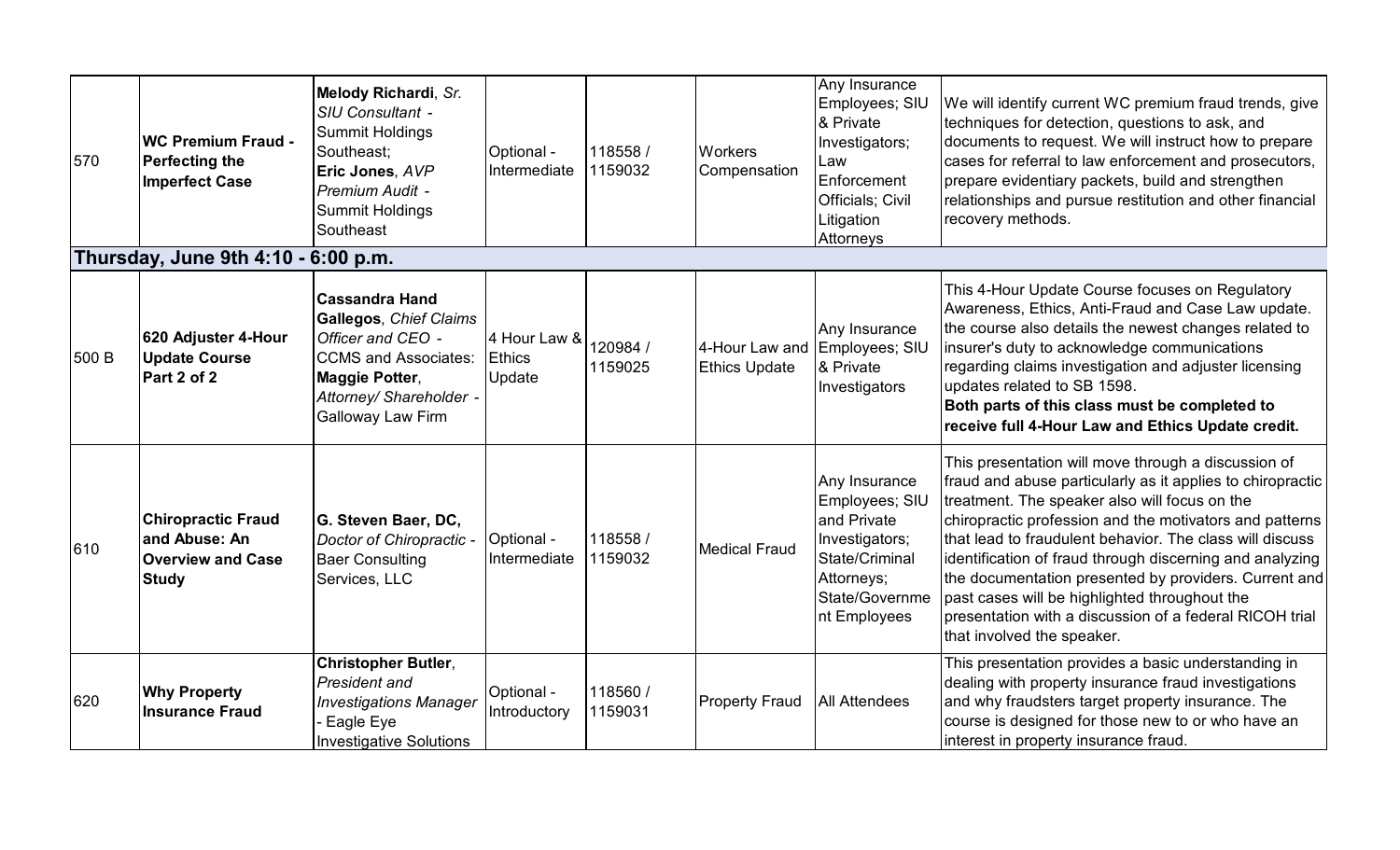| 630 | Investigating<br><b>Mechanical Damage in</b><br><b>Homeowner Wind</b><br><b>Claims and How to</b><br><b>Identify and Handle</b><br><b>Fraudulent Claim</b><br><b>Activity</b>   | <b>Stefanie Capps,</b><br>Shareholder - Kubicki<br>Draper;<br><b>Marc Leonard.</b><br><b>Property Practice</b><br>Leader - Rimkus<br><b>Consulting Group</b> | Optional -<br>Introductory                       | 118560/<br>1159031 | <b>Property Fraud</b>       | <b>All Attendees</b>                                                                            | This course will discuss forensic evaluation, possible<br>Ihuman involvement and fraudulent conduct in<br>homeowner's insurance claims and strategies for<br>investigation and handling.                                                                                                                                                                                                                                                           |
|-----|---------------------------------------------------------------------------------------------------------------------------------------------------------------------------------|--------------------------------------------------------------------------------------------------------------------------------------------------------------|--------------------------------------------------|--------------------|-----------------------------|-------------------------------------------------------------------------------------------------|----------------------------------------------------------------------------------------------------------------------------------------------------------------------------------------------------------------------------------------------------------------------------------------------------------------------------------------------------------------------------------------------------------------------------------------------------|
| 640 | <b>How Would They</b><br>Know? SB 76 is<br><b>Providing Proper Pre-</b><br><b>Suit Notice for Suits</b><br><b>Arising Under a</b><br><b>Property Insurance</b><br><b>Policy</b> | <b>Christopher Dutton,</b><br>Civil Trial Attorney -<br>Dutton Law Group;<br><b>Richard Phelps, Civil</b><br>Trial Attorney - Dutton<br>Law Group            | Optional -<br>Intermediate                       | 118558/<br>1159032 | Legal Matters -<br>Property | <b>All Attendees</b>                                                                            | Florida Statute 627.70152 - Suits Arising Under a<br>Property Insurance Policy, better known as "SB 76"<br>has become a source of extensive litigation throughout<br>the state of Florida since it went into effect on July 1,<br>2021. This course will provide an overview of the<br>current status of trial court cases, appeals, and how to<br>use the statute effectively for the benefit of both the<br>insurance carrier and policy holder. |
| 650 | <b>Fraud Case Update</b>                                                                                                                                                        | Andrew Rock, Attorney Law & Policy -118564 /<br>The Rock Law Group -                                                                                         | Intermediate 1159029                             |                    | <b>Property Fraud</b>       | All Attendees                                                                                   | Current cases you can use in detecting, preventing,<br>and dealing with fraud. This course will focus on<br>current and classic Florida cases, and will include<br>insurance topics, as well as public-sector issues.<br>Attendees will become acquainted with the latest legal<br>rulings and trends, to be employed immediately in the<br>fight against fraud.                                                                                   |
| 660 | <b>Appraisal Seminar for</b><br><b>Personal Injury</b><br><b>Protection and Auto</b><br><b>Glass Claims</b>                                                                     | <b>Stephen Rosansky,</b><br>Partner - Cole, Scott<br>and Kissane, P.A.:<br>Paula Post, Partner -<br>Cole, Scott and<br>Kissane, P.A.                         | Law & Policy - 118564 /<br>Intermediate 11159029 |                    | <b>PIP Fraud</b>            | Any Insurance<br>Employees; SIU<br>& Private<br>Investigators;<br>Civil Litigation<br>Attorneys | This seminar is designed to cover all current issues<br>being litigated across the state in PIP and Auto Glass<br>cases, including but not limited to: Attorney's Fees;<br>Election of the Fee Schedule; Billed as Submitted<br>Issue; Use of the CPT Code 97039 for Unlisted<br>Modalities; 2007 Limiting/Participating Issue and<br>Recent Decisions and Invoking Appraisal in Windshield<br>Claims.                                             |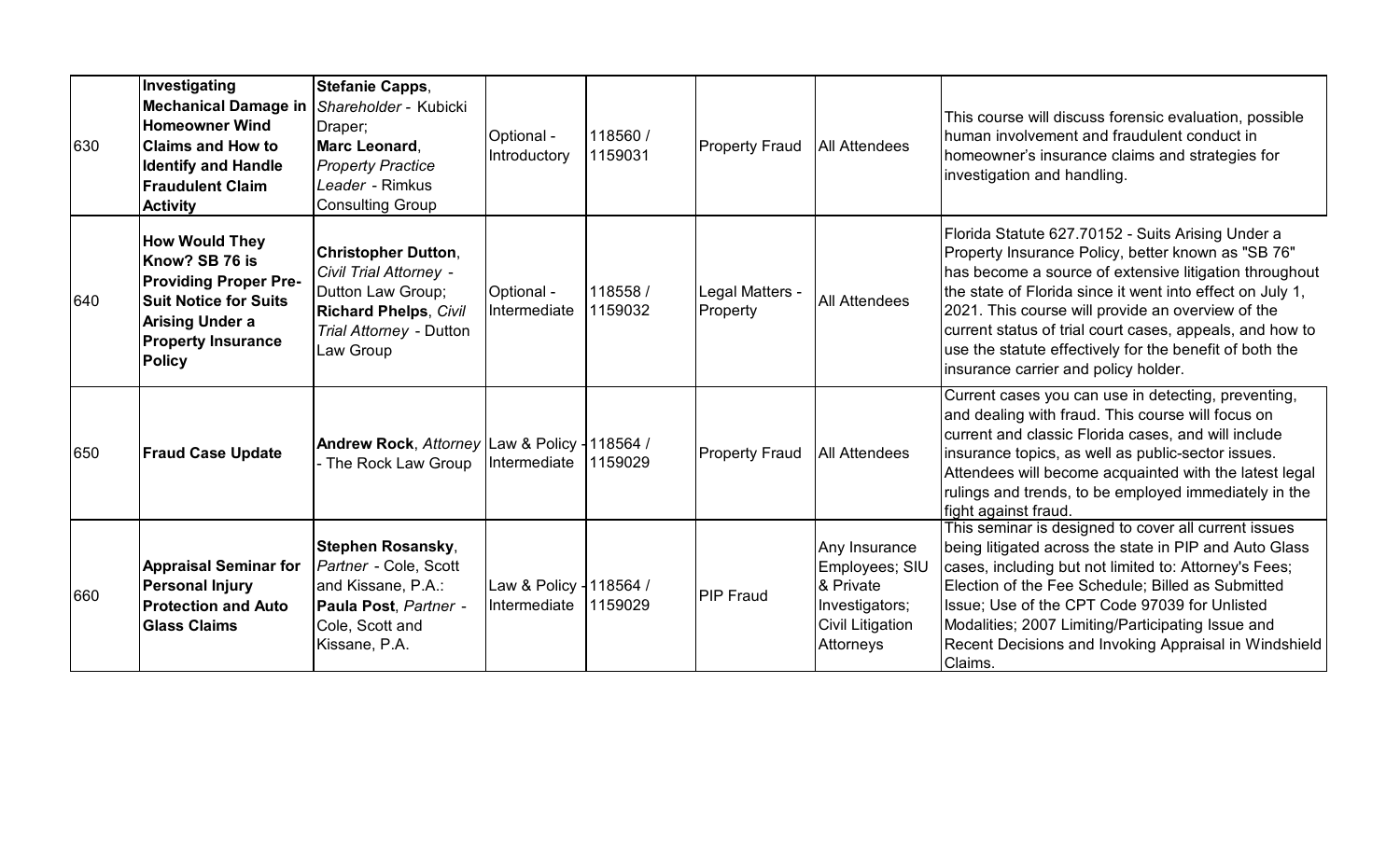| 670 | Curing the Epidemic of Repairs, Inc.<br><b>Unlicensed Fraudulent Chris Cury, Public</b><br><b>Claim Activity</b> | Ken Shriberg,<br><b>Managing Agent -</b><br><b>Tance Global Services:</b><br><b>Anthony Allogia,</b><br>President - All Claims<br>Insurance Adjuster -<br>Pinnacle Claim<br>Services:<br><b>Jonathan Zachem.</b><br><b>Managing Shareholder</b><br>Zachem Law, P.A. | Optional -<br>Intermediate | 118558 /<br>1159032 | <b>Property Fraud</b>       | <b>All Attendees</b>      | Many policyholders are bombarded by unscrupulous<br>land unlicensed individuals/entities who call themselves<br>contractors, all lines adjusters and loss consultants.<br>These unlicensed parties' involvement in the claims<br>process can increase policyholders' lack of trust in the<br>system, frustrate professional stakeholders, and result<br>In costlier claims processing with rate increases to all<br>Floridians. It is important that all claims handling<br>stakeholders know how to identify and protect the<br>Property and Casualty marketplace against this rapidly<br>growing industry of unlicensed individuals and entities. |
|-----|------------------------------------------------------------------------------------------------------------------|---------------------------------------------------------------------------------------------------------------------------------------------------------------------------------------------------------------------------------------------------------------------|----------------------------|---------------------|-----------------------------|---------------------------|-----------------------------------------------------------------------------------------------------------------------------------------------------------------------------------------------------------------------------------------------------------------------------------------------------------------------------------------------------------------------------------------------------------------------------------------------------------------------------------------------------------------------------------------------------------------------------------------------------------------------------------------------------|
|     | Friday, June 10th - 8:00 - 9:50 a.m.                                                                             |                                                                                                                                                                                                                                                                     |                            |                     |                             |                           |                                                                                                                                                                                                                                                                                                                                                                                                                                                                                                                                                                                                                                                     |
| 710 | <b>First Party Property</b><br><b>Statutory/Case Law</b><br><b>Update</b>                                        | Will Roberts, Partner -<br>Alvarez, Winthrop,<br>Thompson & Smoak,<br>P.A.                                                                                                                                                                                          | Optional -<br>Intermediate | 118558 /<br>1159032 | Legal Matters -<br>Property | Any Insurance<br>Employee | The presentation is an overview of recent statutory<br>changes that greatly impact litigation in the First Party<br>Property context.                                                                                                                                                                                                                                                                                                                                                                                                                                                                                                               |
| 720 | <b>Highway Robbery:</b><br><b>Combating</b><br><b>Questionable Towing</b><br><b>Bills</b>                        | Adam Brand, Attorney/<br><b>Managing Partner -</b><br>Brand and Tapply, LLC                                                                                                                                                                                         | Optional -<br>Intermediate | 118558 /<br>1159032 | Other                       | <b>All Attendees</b>      | Inflation and fabrication of tow, recovery and hazmat<br>invoices has become big business. With increasing<br>frequency, towers are holding everything from heavy<br>equipment to automobiles hostage while demanding<br>payment of unreasonable invoices. Storage continues<br>to accrue and insurers are regularly confronted with<br>difficult choices to pay or fight. This presentation will<br>outline ways in which to identify suspect recoveries and<br>inflated/fraudulent invoices and provide strategies to<br>investigate, mitigate and litigate these disputes.                                                                       |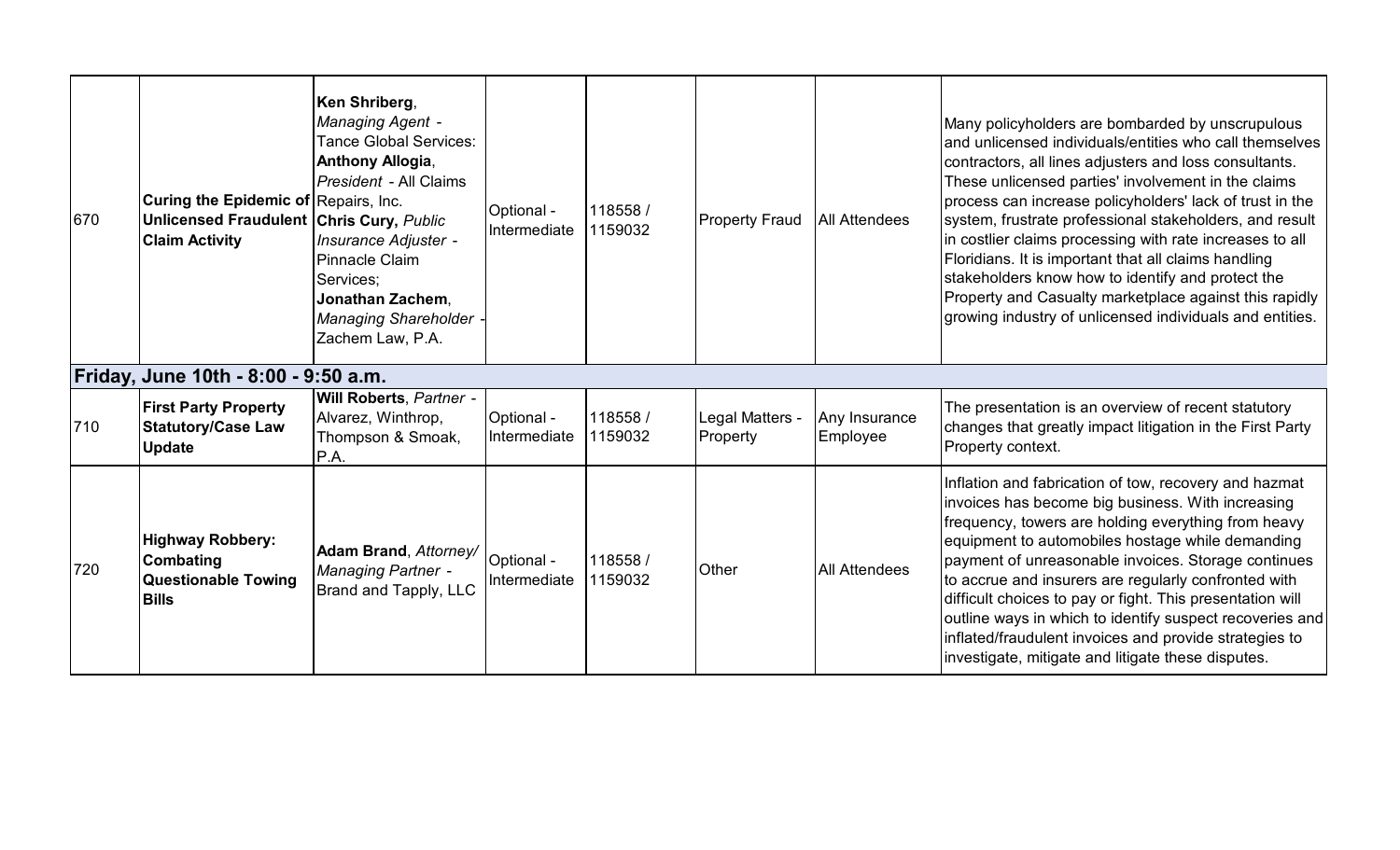| 730 | <b>Nailing Roofing</b><br><b>Fraudsters</b>                                                                                                                                                          | <u> Michelle Feduccia,</u><br><b>Project Engineer III-</b><br>J.S. Held, LLC;<br><b>Shannon O'Malley,</b><br>Senior Partner - Zelle<br>LLP;<br>Dan Parker, Vice<br><b>President of Roofing</b><br>Services - J.S. Held,<br>LLC;<br>Joseph Theobold, SIU<br><b>Senior Director-</b><br><b>Citizens Property</b><br>Insurance Company;<br>Megan Walker,<br><b>Founder and Chief</b><br>Meteorologist - Blue<br><b>Skies Meteorological</b><br><b>Services</b> | Optional -<br>Intermediate | 118558 /<br>1159032 | <b>Property Fraud</b> | <b>All Attendees</b> | This engaging session will cover the three main types<br>of roofing fraud: Man-made (manufactured), Date of<br>Loss misrepresentation, Fraudulent invoices/loss<br>documentation. Attendees will learn how to identify<br>fraud and the steps required to follow through to report<br>fraudulent claims.                           |
|-----|------------------------------------------------------------------------------------------------------------------------------------------------------------------------------------------------------|-------------------------------------------------------------------------------------------------------------------------------------------------------------------------------------------------------------------------------------------------------------------------------------------------------------------------------------------------------------------------------------------------------------------------------------------------------------|----------------------------|---------------------|-----------------------|----------------------|------------------------------------------------------------------------------------------------------------------------------------------------------------------------------------------------------------------------------------------------------------------------------------------------------------------------------------|
| 740 | <b>Using Examinations</b><br><b>Under Oath,</b><br><b>Independent Medical</b><br><b>Examinations and</b><br><b>Peer Reviews for</b><br><b>Florida No-Fault (PIP)</b><br><b>Auto Insurance Claims</b> | Joseph Carey, Partner<br>Kelley Kronenberg;<br><b>Caroline Cranton,</b><br>Partner - Kelley<br>Kronenberg                                                                                                                                                                                                                                                                                                                                                   | Optional -<br>Intermediate | 118558 /<br>1159032 | <b>PIP Fraud</b>      | <b>All Attendees</b> | This course is designed to provide an overview of<br>Examinations Under Oath, Independent Medical<br>Examinations and Peer Reviews in the context of<br>Florida No-Fault (PIP) Auto Insurance Claims. The<br>course addresses using these tools at the claims stage<br>and how to use them to defend claims once in<br>litigation. |
| 750 | Interviewing for<br>Investigations                                                                                                                                                                   | John Sargent, Senior<br>Vice President - Delta<br>Group;<br>Francis Sztuk, Senior<br>Vice President - Delta<br>Group                                                                                                                                                                                                                                                                                                                                        | Optional -<br>Intermediate | 118558 /<br>1159032 | Interviewing          | <b>All Attendees</b> | The foundation of any insurance claim is the honesty in<br>which it is brought. This course will provide the<br>attendee a better understanding of deception and how<br>to deal with it during an interview by examining studies<br>on deception and fraud tolerance to develop<br>interviewing strategies to uncover the truth.   |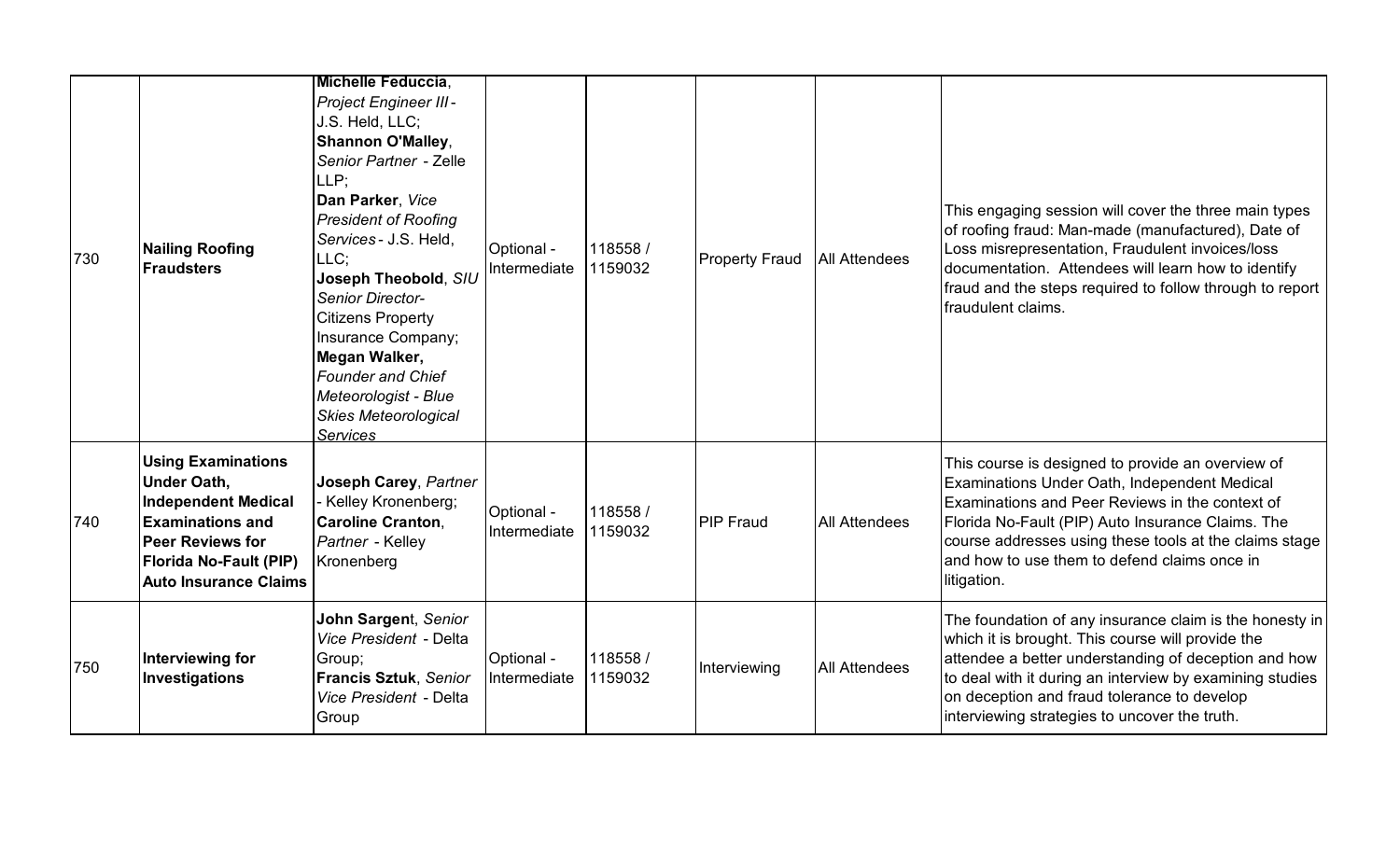| 760 | <b>Uncovering Fraud and</b><br><b>Finding Digital</b><br><b>Evidence in the</b><br><b>Information Age</b> | <b>Bart Valdes, Managing</b><br>Partner - DSK Law;<br><b>Cameron Frye, Senior</b><br><b>Associate Attorney-</b><br>DSK Law:<br>Jeffrey Birnbach,<br><b>Managing Director -</b><br><b>Sylint Group</b>                                                                   | Optional -<br>Intermediate | 118558 /<br>1159032 | <b>Medical Fraud</b>                      | <b>All Attendees</b>                                                                                     | This presentation focuses on educating the attendees<br>in regard to all aspects of electronic or digital<br>information, where this information can be obtained,<br>how you can find this information, and how it can<br>benefit your investigation. We also provide an overview<br>of recent legal issues surrounding digital information<br>and current case law discussing the use of this<br>evidence in legal proceedings.                                                                                                                                                                                             |
|-----|-----------------------------------------------------------------------------------------------------------|-------------------------------------------------------------------------------------------------------------------------------------------------------------------------------------------------------------------------------------------------------------------------|----------------------------|---------------------|-------------------------------------------|----------------------------------------------------------------------------------------------------------|------------------------------------------------------------------------------------------------------------------------------------------------------------------------------------------------------------------------------------------------------------------------------------------------------------------------------------------------------------------------------------------------------------------------------------------------------------------------------------------------------------------------------------------------------------------------------------------------------------------------------|
| 770 | <b>Managing Complex</b><br><b>Fire Investigations</b>                                                     | Kevin Hays, CEO/<br><b>Principal Fire</b><br>Consultant - Kevin B.<br>Hays Fire Consulting,<br><b>LLC</b>                                                                                                                                                               | Optional -<br>Intermediate | 118558 /<br>1159032 | Arson, Vehicle,<br><b>Structure Fires</b> | <b>All Attendees</b>                                                                                     | Provide attendees information related to complex fire<br>scenes and the management differences required from<br>typical or common fires. We will discuss the importance<br>of managing complex fire scenes and how to do that<br>properly.                                                                                                                                                                                                                                                                                                                                                                                   |
| 780 | <b>Civil Remedy Notices -</b><br><b>Fight or Flight</b>                                                   | <b>Scharome Wolfe.</b><br>Founder - Scharome R<br>Wolfe, P.A.                                                                                                                                                                                                           | Optional -<br>Introductory | 118560 /<br>1159031 | Legal Matters                             | Any Insurance<br>Employees; SIU<br>and Private<br>Investigators;<br><b>Civil Litigation</b><br>Attorneys | This presentation reviews the history of civil remedy<br>notices, the legitimate purposes behind the same and<br>the recent abuses of the CRN filing system, as well as<br>provides suggestions for methods of response.                                                                                                                                                                                                                                                                                                                                                                                                     |
|     | Friday, June 10th - 10:10 - Noon                                                                          |                                                                                                                                                                                                                                                                         |                            |                     |                                           |                                                                                                          |                                                                                                                                                                                                                                                                                                                                                                                                                                                                                                                                                                                                                              |
| 810 | <b>Fact or Fiction:</b><br><b>Investigating the</b><br><b>Validity of a Water</b><br>Loss                 | Jeremy Beagle, Senior<br>Principal Scientist/CIH -<br><b>SDII Global:</b><br><b>Charles Beall, Special</b><br>Investigator - Citizens<br>Property Insurance<br>Company;<br><b>Michelle Ortiz,</b><br><b>Managing Partner -</b><br>Briscoe Ortiz Zuluaga,<br><b>PLLC</b> | Optional -<br>Intermediate | 118558 /<br>1159032 | <b>Property Fraud</b>                     | <b>All Attendees</b>                                                                                     | Over the last several years, the volume of water losses<br>has increased and with it, scrutiny associated with<br>adjusting a claim, particularly claims that appear to be<br>questionable in nature. The majority of questionable<br>losses are associated with plumbing leaks and storm<br>related damage to roofs. The presentation will be case<br>study driven with exemplars including questionable<br>ceilings stains, sanitary sewer line assessments, cause<br>and origin of plumbing leaks and the presence of<br>resulting water damage. Relevant case law and<br>litigation insight will be provided throughout. |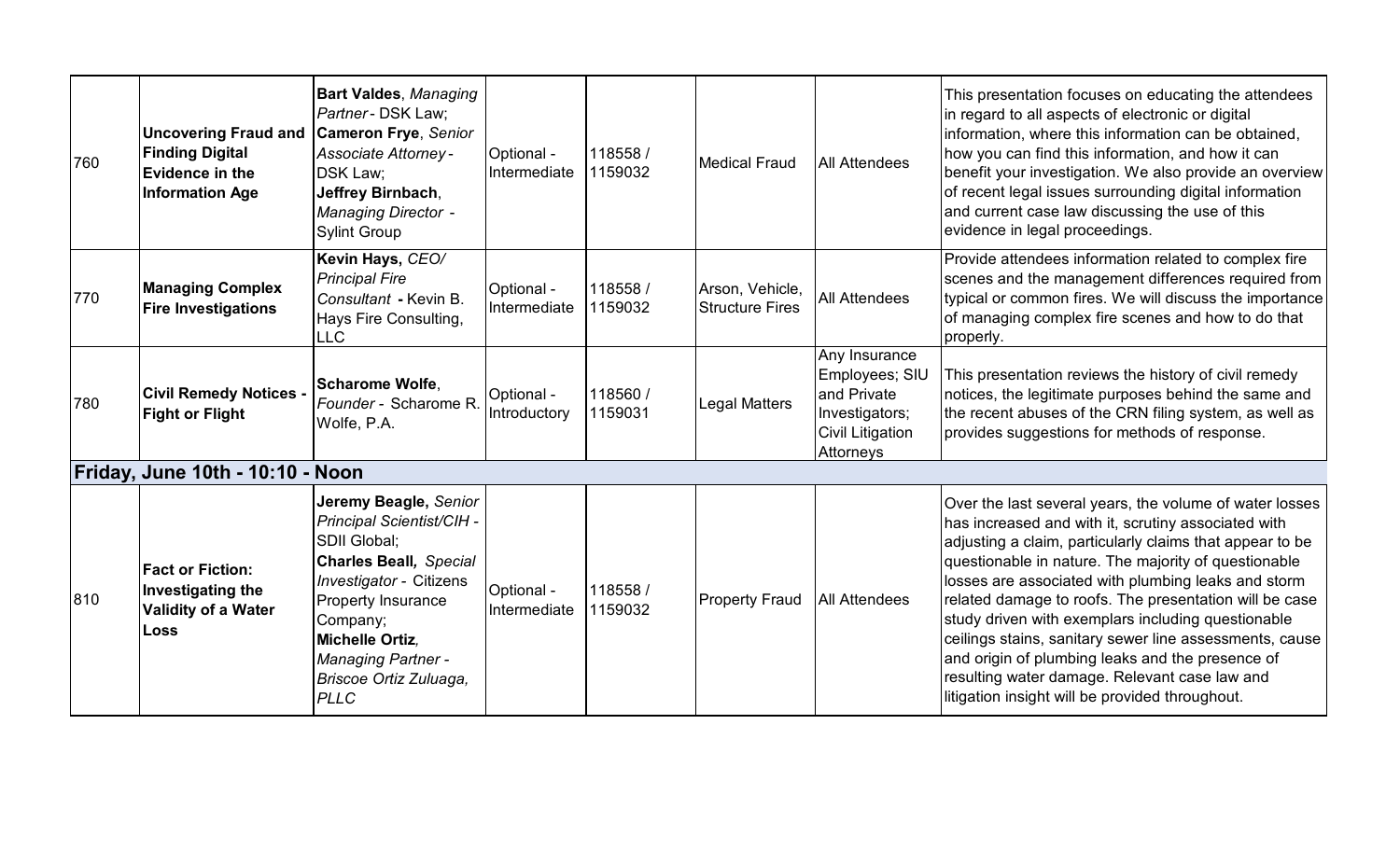| 820 | <b>Combating Fraudulent</b><br>land/or Excessive<br><b>Attorneys' Fee</b><br><b>Demands</b> | <b>Jarred Dichek, Equity</b><br>Partner - Kubicki<br>Draper;<br><b>Sarah Engel, President Optional -</b><br>- The Engel Firm;<br><b>Alison Harke,</b><br>President - Alison<br>Clasby Harke, P.A. | Intermediate                            | 118558/<br>1159032 | <b>Property Fraud</b>                  | <b>All Attendees</b> | Learn how to evaluate attorney fee demands, how to<br>effectively review time sheets and identify over-billing,<br>fraudulent billing, and improper billing. Guests will learn<br>how a fee hearing works, how to use attorney fee<br>experts, and what case law and rules support denial of<br>certain billing entries.                                                                                                                                                                                                                                                                           |
|-----|---------------------------------------------------------------------------------------------|---------------------------------------------------------------------------------------------------------------------------------------------------------------------------------------------------|-----------------------------------------|--------------------|----------------------------------------|----------------------|----------------------------------------------------------------------------------------------------------------------------------------------------------------------------------------------------------------------------------------------------------------------------------------------------------------------------------------------------------------------------------------------------------------------------------------------------------------------------------------------------------------------------------------------------------------------------------------------------|
| 830 | <b>Ethics and You</b>                                                                       | <b>Fred Dickens,</b><br>Management<br>Consultant - Retired                                                                                                                                        | Ethics -<br>Introductory                | 118567/<br>1159027 | <b>Ethics</b>                          | <b>All Attendees</b> | This session will better prepare participants to<br>recognize, interact, and reach a successful ethical<br>decision in both their career and personal matters.<br>During this presentation we will discuss terminology,<br>ethical behavior, situations and internalizing ethical<br>principals. We will focus on learning how to make an<br>ethical decision while developing a better<br>understanding of ethics. We will cover a variety of<br>ethical dilemmas that participants will be asked to<br>evaluate, discuss and to make individual decisions<br>while achieving the right decision. |
| 840 | Florida PIP Case Law,<br><b>Rules, and Statutes</b><br><b>Update</b>                        | John Heilman, Partner<br>Lewis Brisbois<br>Brisgaard & Smith, LLP                                                                                                                                 | Law & Policy - 118564 /<br>Intermediate | 1159029            | <b>Medical Legal</b><br><b>Matters</b> | <b>All Attendees</b> | This presentation will update attendees on Florida PIP<br>cases, rules, and statutes that have come out, or been<br>changed, since the last FIFEC meeting. Topics include<br>billed amount, limiting charge, penalty/postage, MPPR,<br>Two Percent, consequential damages, summary<br>judgment and Senate Bill 54 developments. The<br>presentation is designed to provide a practical outline<br>with citations for claims professionals to take away<br>from the conference.                                                                                                                     |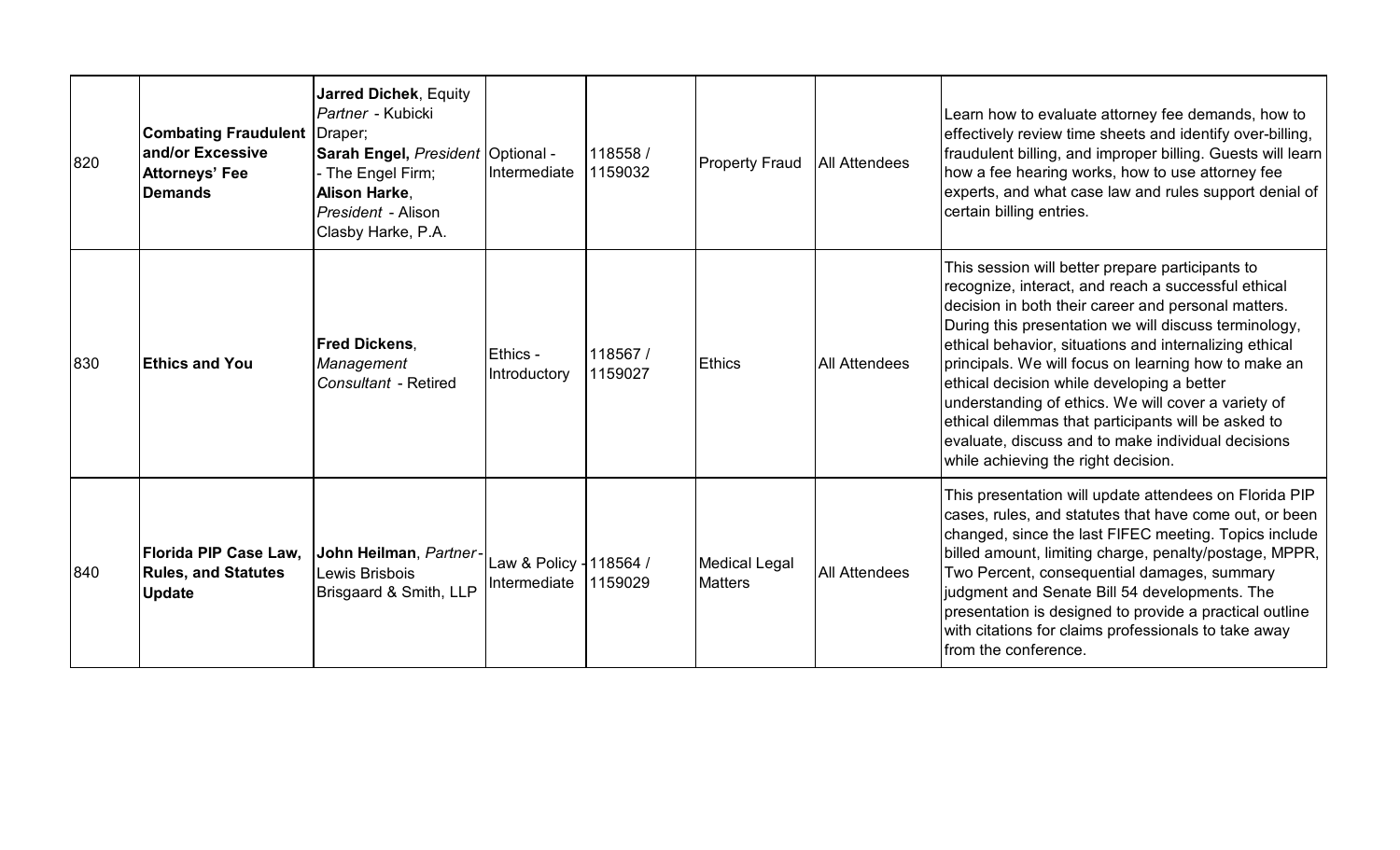| 850 | <b>Investigative Toolbelt:</b><br>Investigative<br><b>Techniques To</b><br><b>Combat Insurance</b><br><b> Fraud</b> | <b>Scott Catron, Vice</b><br>President - ISG;<br><b>Christian Davis,</b><br>Attorney - Weber<br>Gallagher; Michael<br>Petrie, Vice President -<br><b>ISG</b>              | Optional -<br>Intermediate | 118558 /<br>1159032 | <b>Casualty Fraud</b> | Any Insurance<br>Employees; SIU<br>& Private<br>Investigators;<br>Law<br>Enforcement<br><b>Officials</b> | This course is designed to acquaint the audience with<br>the various investigative techniques and services that<br>are available to investigate modern day insurance<br>fraud. It is designed to educate the audience with the<br>various forms of insurance fraud, how to detect it, and<br>how to lower claims cost for future potential fraud<br>cases. Areas of discussion include Surveillance<br>Techniques, Social Media Investigations, Cell Phone,<br>Medical Canvassing, Cell Phone and Laptop Forensics,<br>and Ethics will be reviewed to allow the audience to<br>learn of the newest and upcoming legal issues<br>involving investigations. |
|-----|---------------------------------------------------------------------------------------------------------------------|---------------------------------------------------------------------------------------------------------------------------------------------------------------------------|----------------------------|---------------------|-----------------------|----------------------------------------------------------------------------------------------------------|-----------------------------------------------------------------------------------------------------------------------------------------------------------------------------------------------------------------------------------------------------------------------------------------------------------------------------------------------------------------------------------------------------------------------------------------------------------------------------------------------------------------------------------------------------------------------------------------------------------------------------------------------------------|
| 860 | <b>STRIKE FIRST,</b><br><b>STRIKE HARD, NO</b><br><b>MERCY</b>                                                      | <b>Rachel Minetree,</b><br>Partner - Conroy<br>Simberg;<br><b>Robert Horwitz,</b><br>Partner - Conroy<br>Simberg; Melissa<br>McDavitt, Partner -<br><b>Conroy Simberg</b> | Optional -<br>Intermediate | 118558/<br>1159032  | <b>Property Fraud</b> | All Attendees                                                                                            | A look at the new first party laws, new trends in claims<br>and litigation, and case law update                                                                                                                                                                                                                                                                                                                                                                                                                                                                                                                                                           |